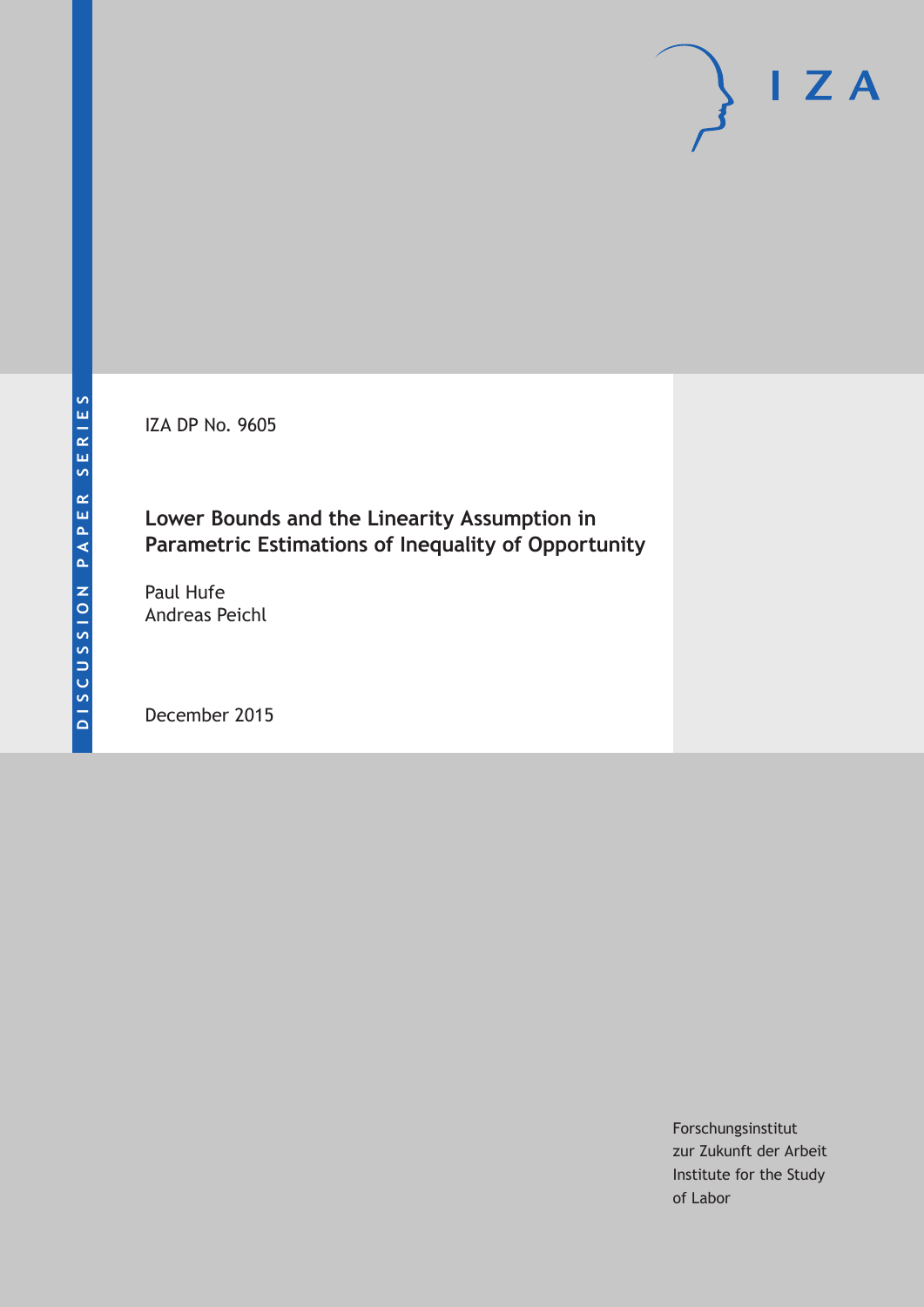# **Lower Bounds and the Linearity Assumption in Parametric Estimations of Inequality of Opportunity**

## **Paul Hufe**

*ZEW Mannheim and University of Mannheim* 

#### **Andreas Peichl**

*ZEW Mannheim, University of Mannheim, IZA and CESifo* 

Discussion Paper No. 9605 December 2015

IZA

P.O. Box 7240 53072 Bonn **Germany** 

Phone: +49-228-3894-0 Fax: +49-228-3894-180 E-mail: iza@iza.org

Any opinions expressed here are those of the author(s) and not those of IZA. Research published in this series may include views on policy, but the institute itself takes no institutional policy positions. The IZA research network is committed to the IZA Guiding Principles of Research Integrity.

The Institute for the Study of Labor (IZA) in Bonn is a local and virtual international research center and a place of communication between science, politics and business. IZA is an independent nonprofit organization supported by Deutsche Post Foundation. The center is associated with the University of Bonn and offers a stimulating research environment through its international network, workshops and conferences, data service, project support, research visits and doctoral program. IZA engages in (i) original and internationally competitive research in all fields of labor economics, (ii) development of policy concepts, and (iii) dissemination of research results and concepts to the interested public.

IZA Discussion Papers often represent preliminary work and are circulated to encourage discussion. Citation of such a paper should account for its provisional character. A revised version may be available directly from the author.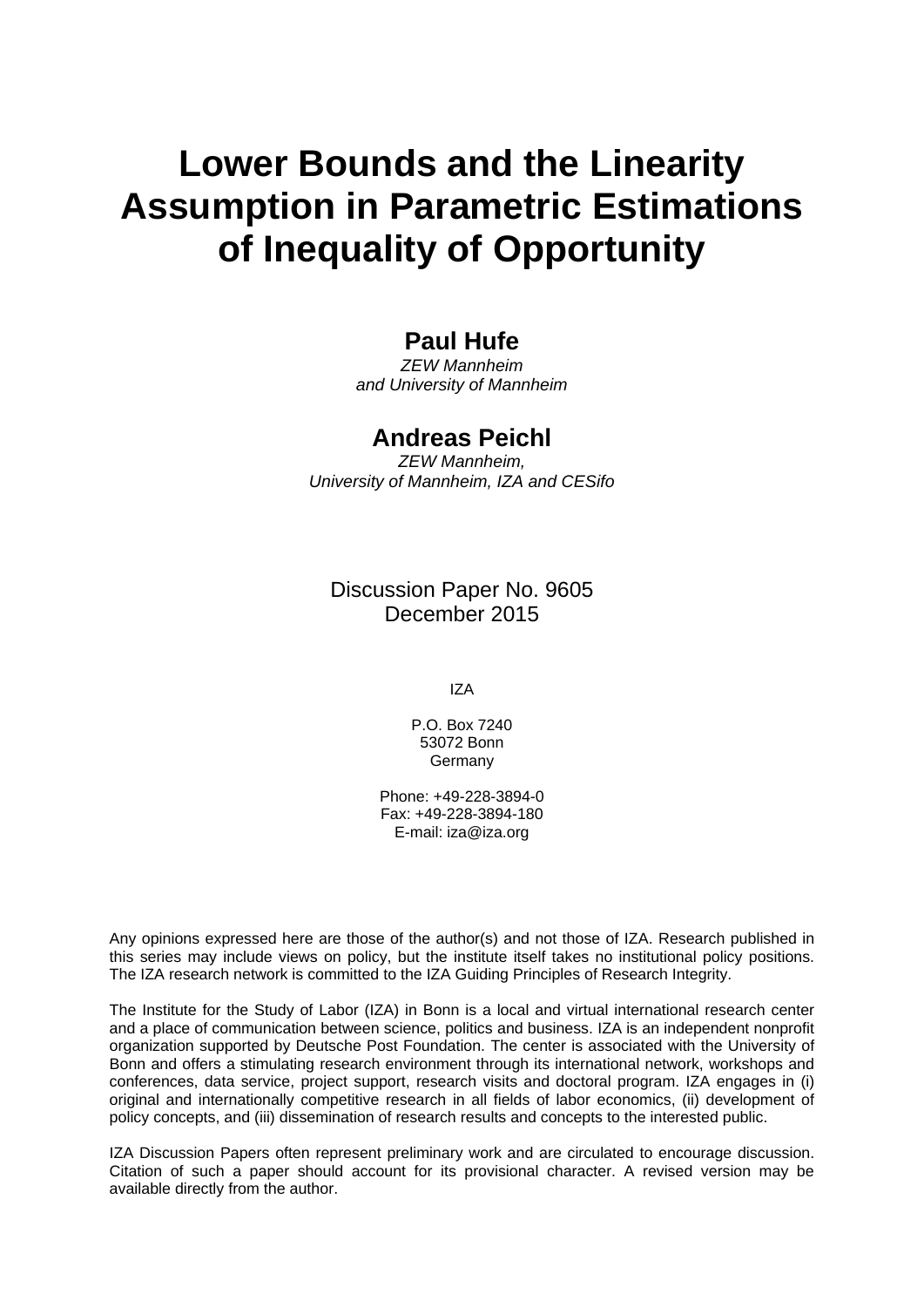IZA Discussion Paper No. 9605 December 2015

## **ABSTRACT**

## **Lower Bounds and the Linearity Assumption in Parametric Estimations of Inequality of Opportunity\***

The consistent underestimation of inequality of opportunity has led some scholars to call into question the usefulness of such estimates. In this paper we argue that neglecting heterogeneity in the influence of circumstances across types as well as neglecting heterogeneity in type-specific effort distributions are two important sources of the downward bias in inequality of opportunity measures. Compared to the standard parametric approach of ex ante measurement of inequality of opportunity, we calculate a 50% upwards correction when accounting for both sources of heterogeneity. Therefore, taking heterogeneity across types seriously is an important step towards strengthening the policy relevance of this concept.

JEL Classification: D63, D3

Keywords: equality of opportunity, type heterogeneity, parametric estimation

Corresponding author:

 $\overline{\phantom{a}}$ 

Andreas Peichl Centre for European Economic Research (ZEW) L7,1 68161 Mannheim Germany E-mail: peichl@zew.de

<sup>\*</sup> We are grateful to John Roemer and Martin Ungerer for valuable comments and suggestions.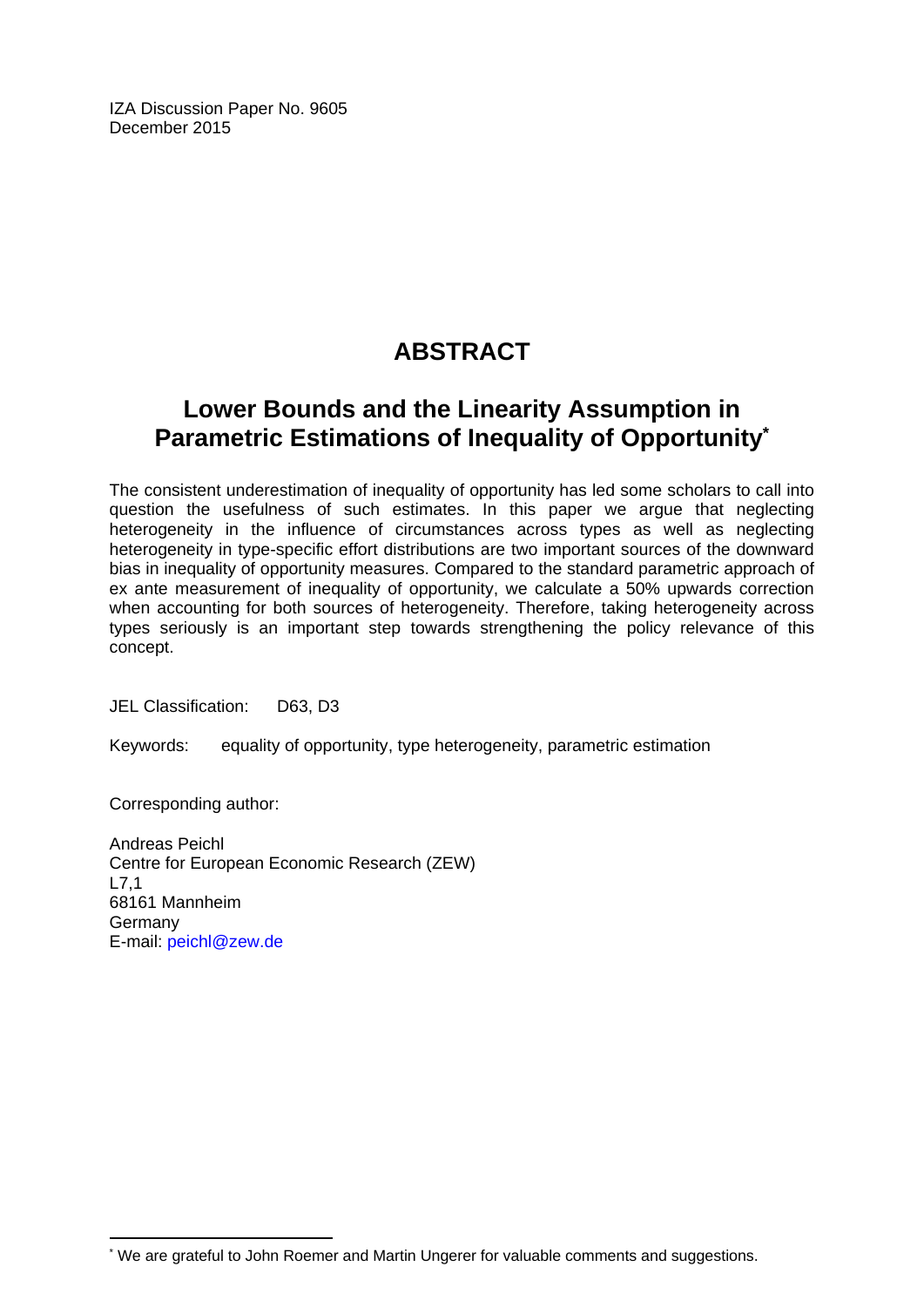#### 1 Introduction

There is now a large theoretical and empirical literature in economics on inequality of opportunity  $(IOp).<sup>1</sup>$  $(IOp).<sup>1</sup>$  $(IOp).<sup>1</sup>$  In one prominent formulation [\(Roemer, 1993,](#page-11-0) [1998\)](#page-11-1), outcomes that individuals enjoy (such as income) are consequences of two sorts of factor: Circumstances, those characteristics of a person and her environment that are beyond her control or for which she should not be held responsible, and effort, which comprises those choices within her realm of control. Equality of opportunity is said to hold when the chances that individuals face for achieving the outcome in question are independent of their circumstances, and sensitive only to personal effort.

Following the work of [Bourguignon et al.](#page-10-0) [\(2007\)](#page-10-0) and [Ferreira and Gignoux](#page-11-2) [\(2011\)](#page-11-2) many scholars have favored parametric estimations of IOp over the non-parametric approach, e.g. as used in [Checchi and Peragine](#page-10-1) [\(2010\)](#page-10-1). Somewhat surprisingly, however, applied works using parametric estimations are reluctant to incorporate type dependent heterogeneity in the influence of particular circumstances and efforts. First, instead of including interaction terms, circumstance variables are introduced linearly, which by necessity implies that researchers assume a homogeneous influence of circumstances across the partition of Roemerian types. Second, it is recognized that the distribution of efforts is itself type-dependent. Therefore, leaving residuals from parametric IOp estimations unstandardized must be based on the presumption that the obtained distribution of type-specific error terms is indicative for an ethically non-objectionable effort distribution [\(Roe](#page-11-3)[mer and Trannoy, 2015\)](#page-11-3). It is well understood that IOp estimates are downward biased in case of unobserved circumstances [\(Balcázar, 2015;](#page-10-2) [Ferreira and Gignoux, 2011;](#page-11-2) [Niehues](#page-11-4) [and Peichl, 2014\)](#page-11-4), perhaps importantly so. In addition to constraints in data availability, neglecting both sources of type-specific heterogeneity may be important sources for that bias.

In what follows we outline how neglecting type-specific heterogeneity re-enforces the underestimation of IOp in the context of imperfect information on the relevant set of circumstances. Section [3](#page-6-0) demonstrates the magnitude of this underestimation using data from the Child & Young Adults Supplement of the National Longitudinal Survey of Youth (NLSY79). Section [4](#page-10-3) concludes.

<sup>&</sup>lt;sup>1</sup>For recent surveys, see [Ramos and Van de gaer](#page-11-5) [\(2016\)](#page-11-5); [Roemer and Trannoy](#page-11-3) [\(2015\)](#page-11-3), or [Ferreira and](#page-11-6) [Peragine](#page-11-6) [\(2015\)](#page-11-6).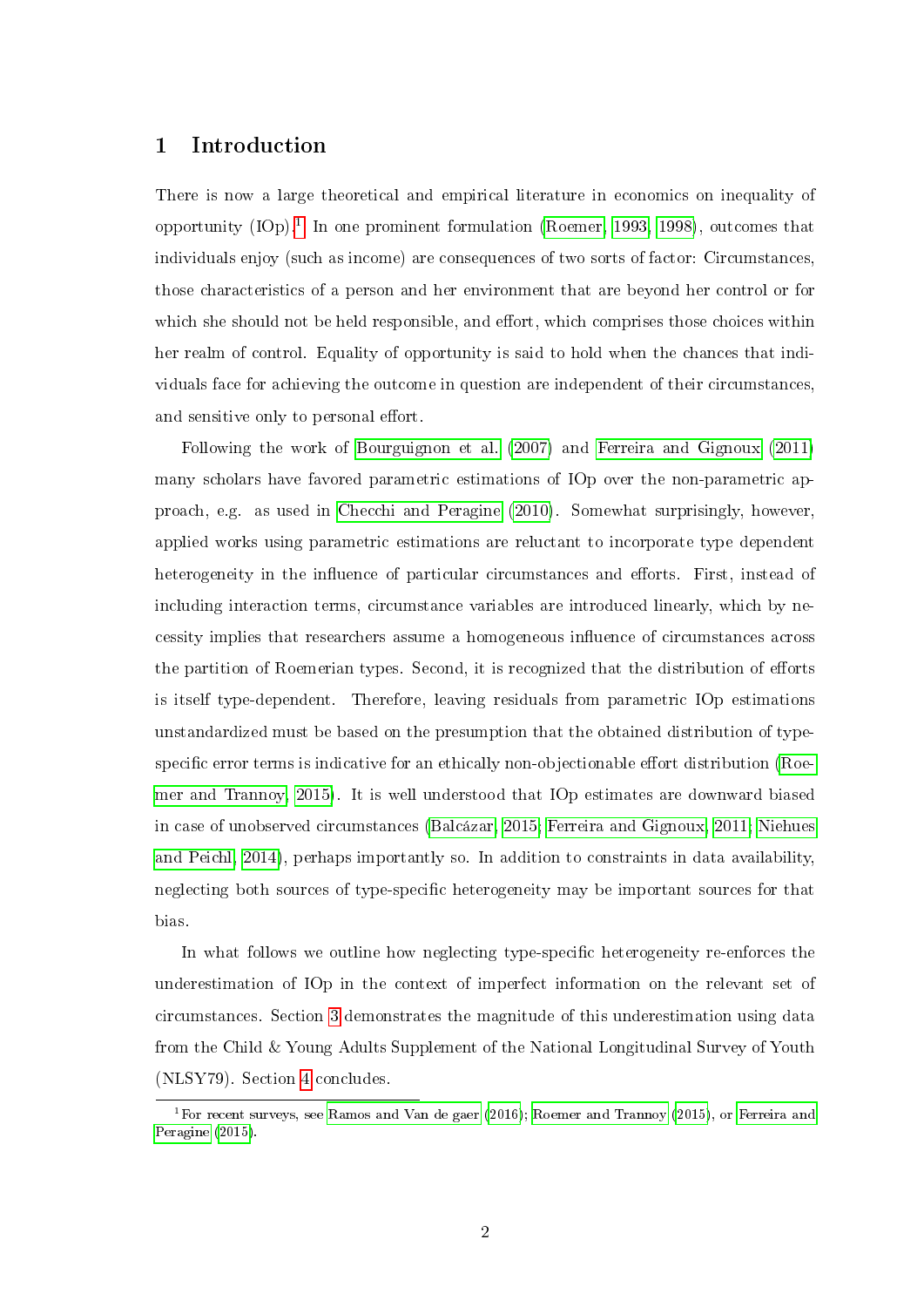#### 2 Parametric IOp Estimation

The literature on IOp commonly assumes that a set of circumstances  $\Omega$  and a scalar  $\theta$  of effort determine the outcome of interest  $p$ . The relation between these components can be described by a function  $g: \theta \times \Omega \mapsto \mathbb{R}^+$ . As it appears reasonable to assume that the distribution of efforts is not orthogonal to circumstances the relation of interest can be rewritten in the following form:

<span id="page-4-2"></span>
$$
p = g(\Omega, \theta(\Omega), \epsilon) \tag{1}
$$

where circumstances  $\Omega$  are considered as root causes of unfair inequality beyond individual control, whereas differential effort  $\theta$  net of circumstance influence yields fair inequality. Based on the realizations  $x_j$  of each circumstance  $C^j \in \Omega$  we can partition the population into a set of types T, where the number of types is given by  $K = \prod_{j=1}^{J} x_j$ . According to the ex ante approach of measuring IOp, perfect equality of opportunity would prevail if the type specific mean advantage levels  $\mu^k(p)$  were equal across all types  $T^k \in T$ . Thus, the degree of inequality in a smoothed distribution  $\Phi$ , in which each individual income  $p_i$  is replaced by the mean income of the respective type  $\mu^k(p)$  can be considered as a measure of IOp. The share of unfair inequalities in the aggregate distribution of advantages  $F(p)$ would be given by

$$
IOR = I(\Phi) / I(F(p)).
$$
\n<sup>(2)</sup>

According to the standard parametric approach the distribution of  $\mu^{k}(p)$  would now be constructed in two steps:

<span id="page-4-1"></span><span id="page-4-0"></span>
$$
\ln p_i = \beta_0 + \sum_{j=1}^{J} \beta_j C_i^j + \epsilon_i \tag{3}
$$

$$
\mu^{k}(p) = \exp\left[\sum_{j=1}^{J} \hat{\beta}_{j} C_{i}^{j}\right]
$$
\n(4)

By definition  $C_i = C_j, \forall i, j \in T^k$  and thus the predicted values from [\(4\)](#page-4-0) yield K typespecific averages. Yet it is noteworthy that the coefficients  $\beta_j$  are independent of type  $T^k$ . Thus, any heterogeneity in  $\beta_i$  is implicitly attributed to the residual.

The non-parametric approach advanced by [Checchi and Peragine](#page-10-1) [\(2010\)](#page-10-1) would simply average advantage levels within types. Note that the same operation can be executed within the parametric framework outlined above by regressing the outcome of interest on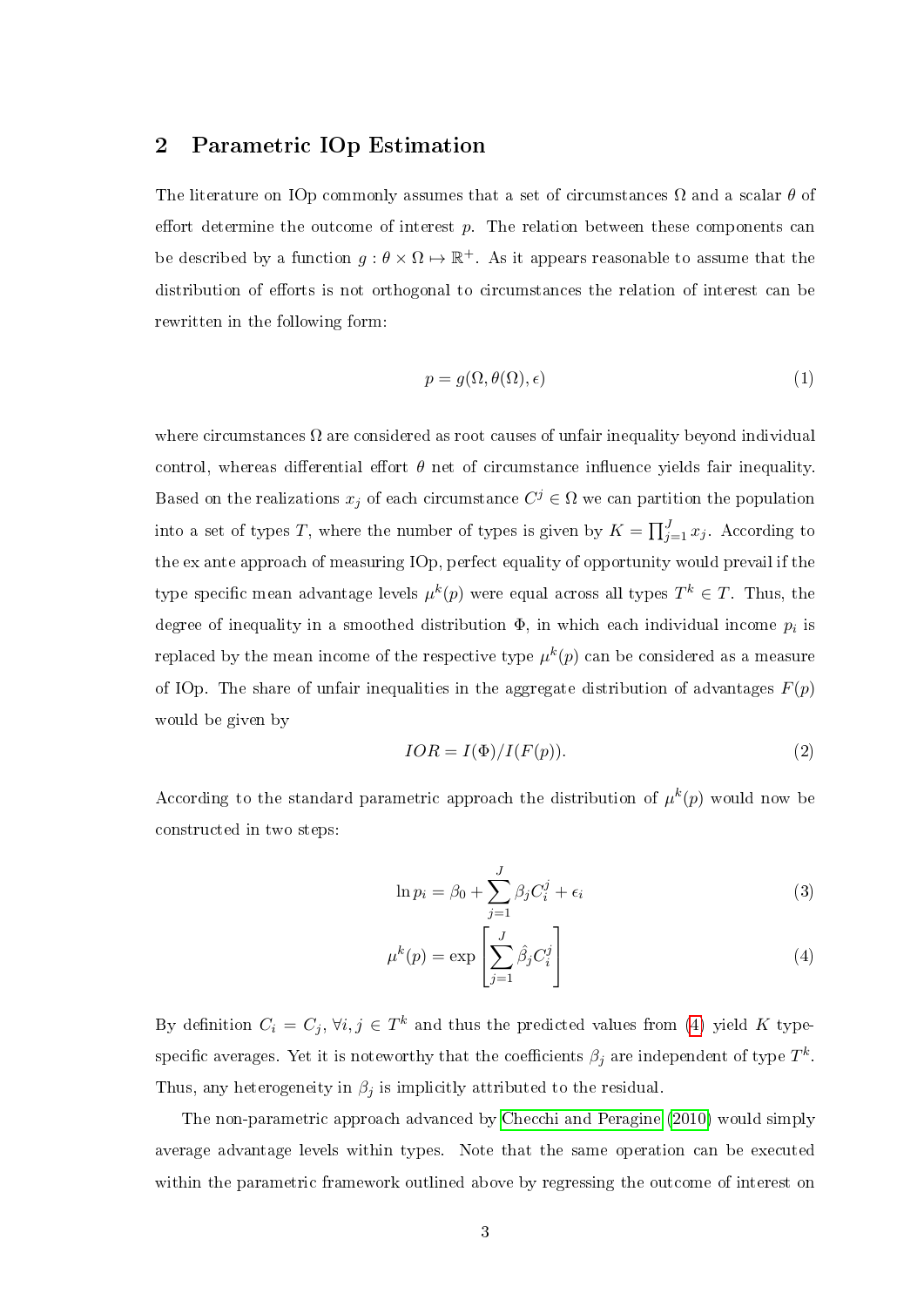the intercept and a set of  $K-1$  group dummies:

<span id="page-5-2"></span><span id="page-5-1"></span>
$$
\ln p_i = \beta_0 + \sum_{k=1}^{K-1} \beta_k \mathbb{1}(i \in T^k) + \epsilon_i
$$
\n(5)

$$
\mu^{k}(p) = \exp\left[\sum_{k=1}^{K-1} \hat{\beta}_{k} \mathbb{1}(i \in T^{k})\right]
$$
\n(6)

The first approach described in equations  $(3)$  and  $(4)$  would only yield an unbiased estimate  $\mu^k(p)$  if the effect of each  $C^j$  was indeed homogeneous across all types  $T^k$ . To illustrate this fact in an intuitive manner, consider the simple case of two binary circumstances, say sex and the high-school graduation status of the respondent's mothers, which in turn yields the following type partition  $T$ :

<span id="page-5-0"></span>

|                     | Male   | Female |
|---------------------|--------|--------|
| Non-Graduate Mother | Type 1 | Type 2 |
| Graduate Mother     | Type 3 | Type 4 |

The non-linear case would be estimated as follows:

$$
\ln p_i = \beta_1 + \beta_2 C_i^{female} + \beta_3 C_i^{HS} + \beta_4 [C_i^{female} \times C_i^{HS}] + \epsilon_i
$$
\n(7)

Note that equation [\(7\)](#page-5-0) is equivalent to [\(5\)](#page-5-1) as each parameter  $\beta_k$  can be interpreted as the natural logarithm of  $\mu^k(p)$ , i.e. the type-specific mean advantage level. The standard approach in the literature, corresponding to equation [\(3\)](#page-4-1), however, reads as follows:

$$
\ln p_i = \beta_1 + \beta_2 C_i^{female} + \beta_3 C_i^{HS} + \tilde{\epsilon}_i
$$
\n(8)

$$
= \beta_1 + \beta_2 C_i^{female} + \beta_3 C_i^{HS} + (\epsilon_i + \beta_4 [C_i^{female} \times C_i^{HS}])
$$
\n(9)

Clearly, the two approaches do only coincide in case of  $\beta_4 = 0$ ; in our example if the influence of maternal education was homogeneous across gender types (or vice versa). Only then, the additive-linear introduction of circumstances would be warranted.

To put it in general terms, the standard approach  $(Equations (3), (4))$  $(Equations (3), (4))$  $(Equations (3), (4))$  $(Equations (3), (4))$  $(Equations (3), (4))$  would deliver unbiased estimates of  $\mu^k(p)$  if the circumstance influence was driven by the coefficients of the non-interacted base levels  $C<sup>j</sup>$ , only. To the contrary, if the coefficients on the interaction terms were non-zero we would underestimate IOp by attributing type-specific heterogeneity in coefficients to the error term.

Furthermore, it is reasonable to assume that the influence of effort is heterogeneous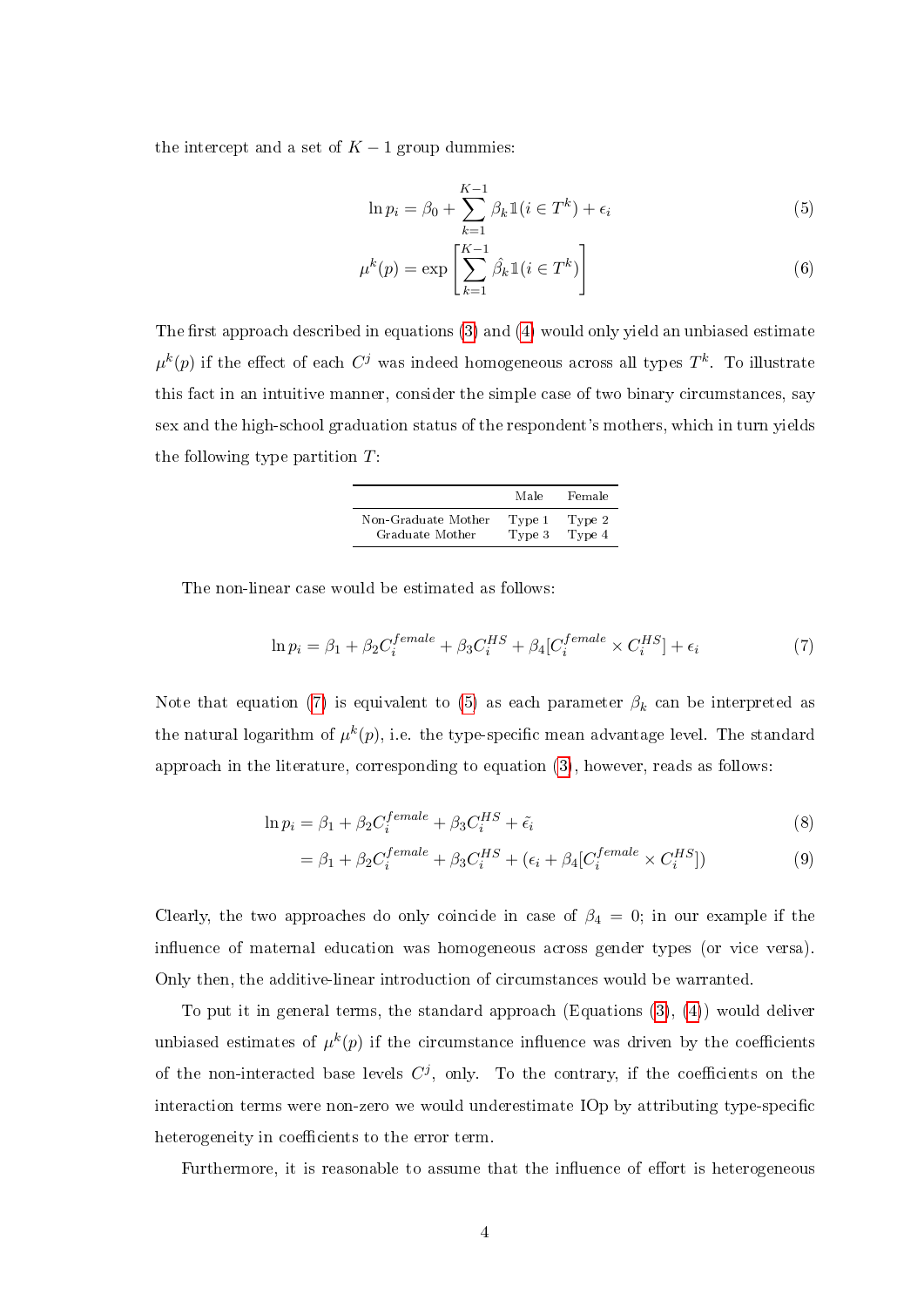across types. The difference is partially taken into account by estimating the influence of circumstances on outcomes in a reduced form akin to equation [\(1\)](#page-4-2). Note, however, that the reduced-form only nets out type-specific heterogeneity in effort *levels*. What is not captured is differences in within-type effort variance. According to the Roemerian approach to IOp, one may argue that it is beyond individual control in which circumstance group individuals are born. Therefore, one shall not be held accountable for the type-dependent set of potential efforts. Conditional on accepting the underlying normative assumptions, it follows that heteroskedasticity across circumstance must be modeled explicitly to yield standardized residual (and therefore effort) distributions. A procedure to standardize residuals has been suggested by [Björklund et al.](#page-10-4) [\(2012\)](#page-10-4), who found that the type-dependent variance in effort levels provided a substantial source of IOp. To be precise, they calculated standardized effort levels,  $u_i$ , with type-independent variance as follows:  $u_i = \epsilon_i \sigma / \sigma_{T^k}$ , where  $\sigma$  and  $\sigma_{T^k}$  indicate the overall standard deviation of error terms and the type-specific error standard deviation, respectively. In order to keep group-specific mean outcomes unaffected, equation  $(6)$  has to be re-written as follows:

<span id="page-6-1"></span>
$$
\mu^{k}(p) = \exp\left[\sum_{k=1}^{K} \hat{\beta}_{k} \mathbb{1}(i \in T^{k}) + \epsilon_{i} - \underbrace{\epsilon_{i} \sigma / \sigma_{T^{k}}}_{=u_{i}}\right]
$$
(10)

From equation [\(10\)](#page-6-1) it follows intuitively, that [\(6\)](#page-5-2) would yield biased estimates of IOp if  $\exists \sigma_{T^k} \neq \sigma$ . Only if all type-specific error distributions were homoskedastic both approaches would coincide. In terms of the implementation, [Björklund et al.](#page-10-4) [\(2012\)](#page-10-4) suggest to regress type-specific variances on the set of circumstance variables and to calculate  $u_i$  based on predicted values in order to smooth out the strong influence from types with extremely small variances. We adhere to their advice in what follows. To investigate the empirical relevance of neglecting both sources of heterogeneity we will now turn to the empirical application.

#### <span id="page-6-0"></span>3 Application

For the sake of this illustration, we use the Child & Young Adults Supplement of the National Longitudinal Survey of Youth (NLSY79). The outcome of interest  $p$  is gross income averaged over the age range 25 to 30 (see Table [1](#page-7-0) for summary statistics). We consider five circumstance variables, which are sequentially introduced to yield five circumstance scenarios. First, we consider the respondent's sex, with female being the omitted category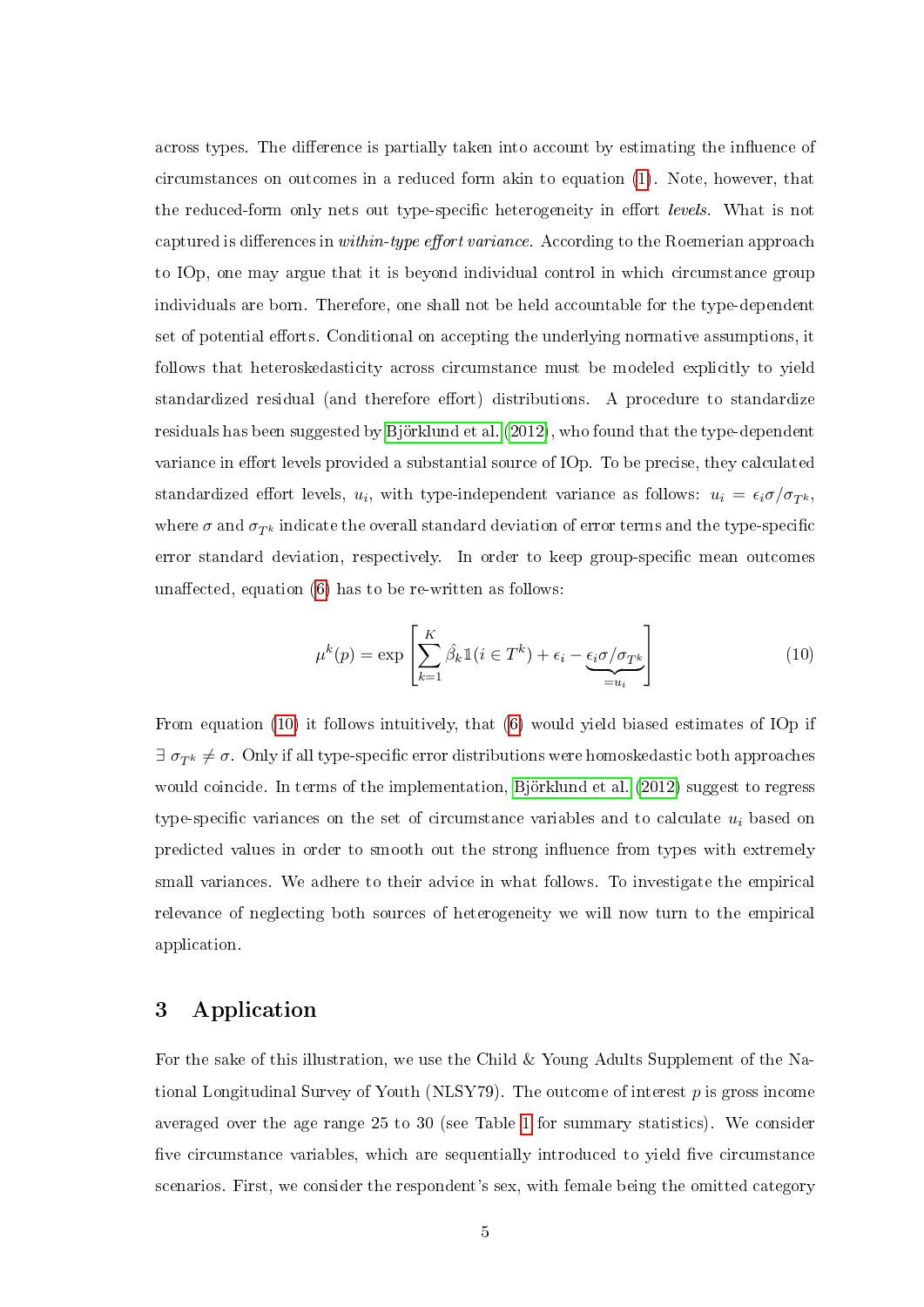|                                   | (1)<br>N | (2)<br>mean | (3)<br>sd | (4)<br>min   | (5)<br>max |
|-----------------------------------|----------|-------------|-----------|--------------|------------|
|                                   |          |             |           |              |            |
| Avrg. Prim. Income (25-30)        | 3,149    | 24,871      | 20,872    | 22.50        | 247,655    |
| Male                              | 3,149    | 0.493       | 0.500     | $\mathbf{0}$ |            |
| Majority                          | 3,149    | 0.430       | 0.495     | $\Omega$     |            |
| Avrg. Net Fam. Inc. $\langle P25$ | 3,149    | 0.277       | 0.448     | 0            |            |
| Avrg. Net Fam. Inc. $<$ P50       | 3,149    | 0.287       | 0.453     | $\mathbf{0}$ |            |
| Avrg. Net Fam. Inc. $\langle$ P75 | 3,149    | 0.277       | 0.447     | 0            |            |
| Secondary (16)                    | 3,149    | 0.616       | 0.486     | 0            |            |
| Intermediate (16)                 | 3,149    | 0.0959      | 0.295     | $\theta$     |            |
| Collecte(16)                      | 3,149    | 0.109       | 0.312     | 0            |            |
| SMSA, Not center (16)             | 3,149    | 0.508       | 0.500     | 0            |            |
| SMSA, Center (16)                 | 3,149    | 0.266       | 0.442     | 0            |            |

<span id="page-7-0"></span>Table 1: Summary Statistics

of the respective binary indicator. Second, we add the child's race by including a dummy variable, which takes on value one if the respondent is neither hispanic nor black. Third, we proxy for the respondent's residential environment at age 16 with a tripartite variable indicating whether the respondent lived in a Metropolitan Statistical Area (MSA), and if yes, whether she lived in the center of an MSA. The variable is dummified, with "living in a rural area" being the omitted category. Fourth, for all respondents we calculate the average household income of their family from birth until the age of 16. Families are then grouped into quartiles of this income distribution. We omit the highest income quartile from the resulting set of family income dummies. Lastly, we consider the academic achievement of respondent's mothers in four categories: high-school dropout, high-school graduate, intermediate post-secondary education and college graduate. We again create dummy variables and omit the high-school dropout category.

It follows that the sample can be partitioned in 192 non-overlapping types. Naturally, the NLSY79 allows for much larger circumstance sets. However, for the sake of this exposition we confine ourselves to a rather scant circumstance set in order to demonstrate the importance of non-linearities in contexts of poor data availability.

To investigate the impact of non-linearities on the estimated share of IOp in observed inequality, we contrast the results from the standard parametric approach to the results from the alternative non-linear approach. As previously mentioned the latter are derived by fully interacting the set of circumstances and thus account for type-specific heterogeneity in the influence of all  $C^j$ . Furthermore we adopt the standardization procedure suggested by [\(Björklund et al., 2012\)](#page-10-4) to adjust our measure of IOp for heterogeneity in efforts. For the exposition of the results we will focus on the most extensive circumstance set unless we indicate otherwise.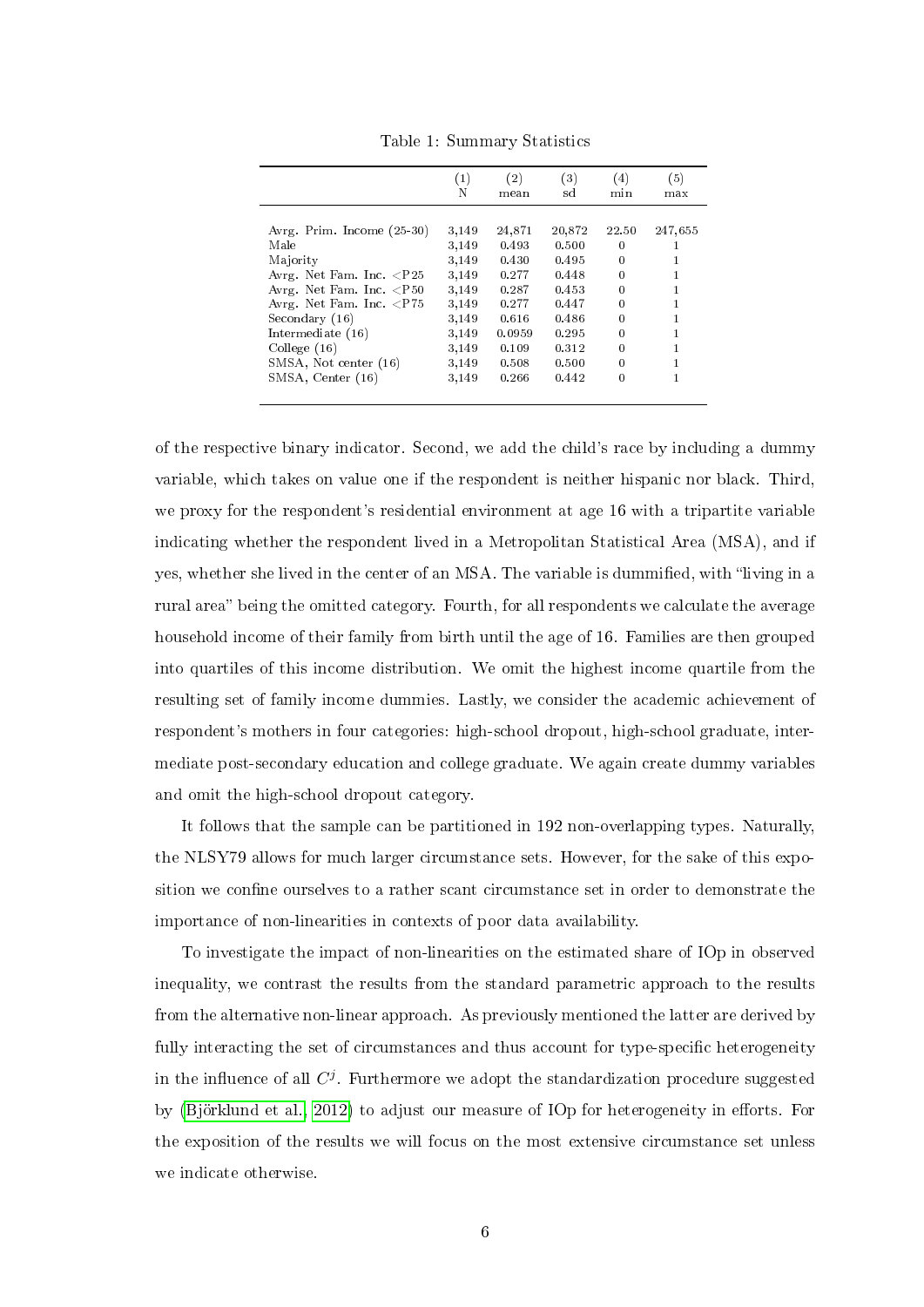

<span id="page-8-0"></span>Figure 1: Comparison linear vs. non-linear introduction of circumstances

Note: The central spike yields the extent of outcome inequality IO. The adjacent black colored bars of each each spike yield inequality attributed to circumstances, i.e. the lower bound absolute measure of inequality of opportunity IOp. On the leftmost side circumstances are introduced linearly, whereas on the center-left, the model is fully interacted. The center-right shows a model with linear circumstances but standardized efforts. The rightmost bar combines both sources of heterogeneity. The red whiskers indicate<br>95% confidence intervals, which are bootstrapped with 1000 repetitions. The residual area between the<br>central spike measure of inequality of opportunity IOR. The following circumstance sets are introduced sequentially: First (Sex), Second (Race), Third (Rural/Urban), Fourth (Average Family Income), Fifth (Educational Achievement Mother).

The results from Figure [1](#page-8-0) show that heterogeneity across types is not negligible. The central spike indicates total outcome inequality as measured by the mean log deviation (MLD). As the sample is balanced on the last circumstance set, it is constant across the different scenarios. For the moment let's focus on the bars to the left of each spike, which show the MLD in  $\Phi$ , i.e. the inequality in mean outcomes across types, for the linear (Equation [\(3\)](#page-4-1)) and the non-linear (Equation [\(5\)](#page-5-1)) case. The percentage figures at the bottom of each bar indicate the respective relative measures of IOp, IOR. Gradually introducing the circumstance sets, the difference between the linear and the non-linear case increases to more than 11 percentage points in the full-blown model. While the most extensive circumstance set for the linear case yields an IOR of 14.9%, the non-linear case yields a lower bound IOp measure of 26%. It is not surprising that the divergence between the two approaches follows a convex path as the introduction of each circumstance C<sup>j</sup> adds  $(x_j - 1) * \prod_{i=1}^{j-1} x_i$  new regressors to the estimation. Thus, the partition grows exponentially.<sup>[2](#page--1-0)</sup> The exponential growth in parameters to be estimated serves as the main

 $^2$ It is illustrative to compare the adjusted and the standard  $R^2$ -measures for the linear and the non-linear case, respectively (see Figure [2](#page-20-0) in the [Online Appendix\)](#page-12-0). The penalization of the exponential growth in coefficients under the adjusted measure inflates the difference between the two statistics as we sequentially increase the number of circumstances under consideration. Yet it is apparent that the consideration of heterogeneity provides a strong upwards correction of the explained variance in the outcome variable even when considering the adjusted  $R^2$ -measure.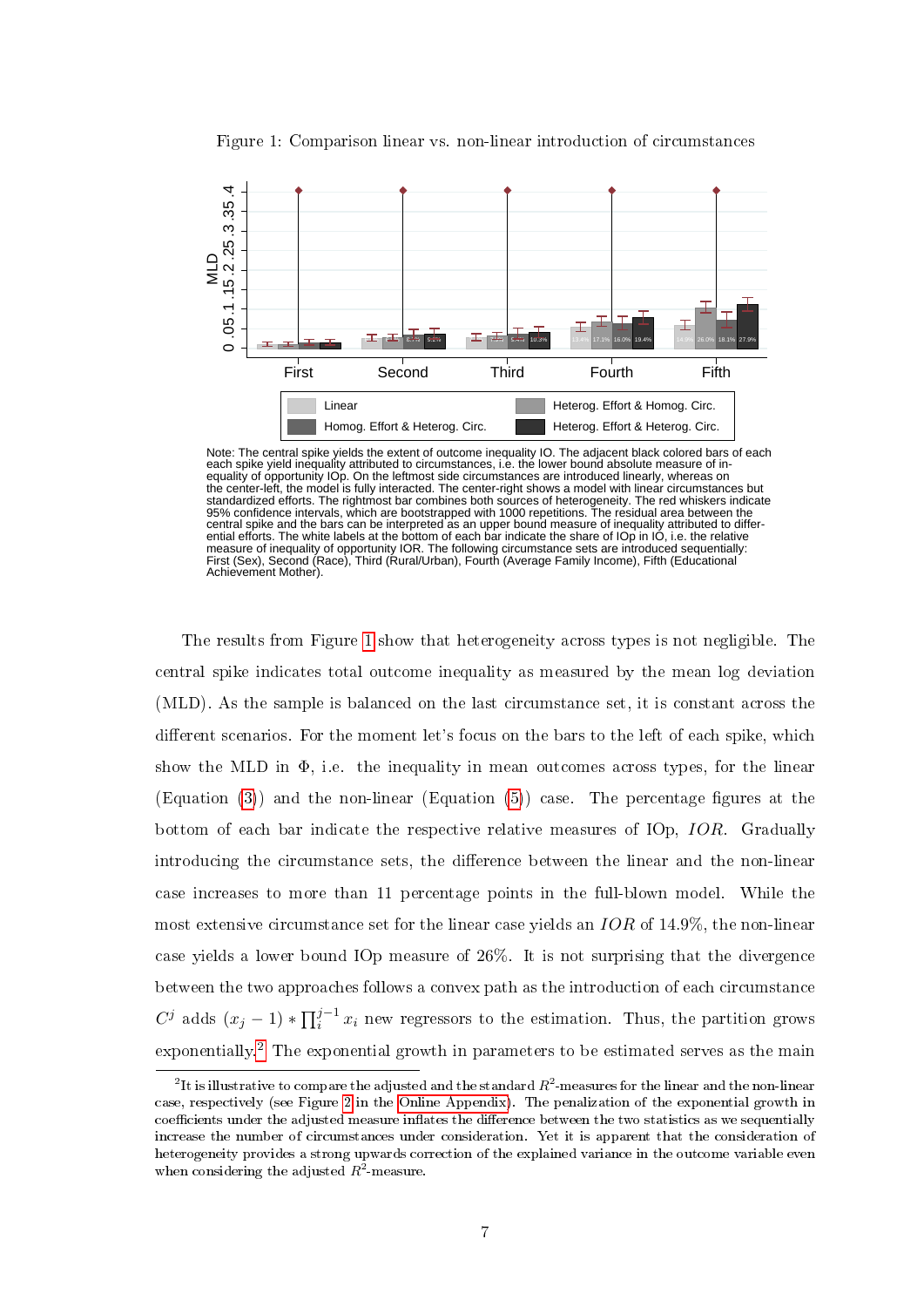justification for relying on the linear parametric approach. As can be inferred from Table [5](#page-12-1) in the [Online Appendix,](#page-12-0) 16 coefficients are omitted from the full-blown model due to multi-collinearity. The median of observations per type  $T^k$  is 50, while 25% of all  $\mu^k(p)$ are estimated using group sizes of  $\langle 19, 19 \rangle$ . Thus, many coefficients may be measured very imprecisely. Furthermore, it is noteworthy that 14 interaction terms are signicant at the 10%-level individually, however, a joint F-test on all interaction terms fails to reject the  $H_0$  at the 10%-level. This contradictory finding may be attributed to the large number of highly collinear interaction terms that are introduced without yielding a corresponding decrease in the residual sum of squares. To be sure that the increase in the point estimate of IOR does not come at the cost of decreased precision we calculate condence intervals for IOR using a bootstrap procedure with 1000 repetitions. In the largest circumstance set the 95% confidence band for the linear case is  $[12.0\%, 17.7\%]$ , the corresponding interval for the non-linear case is  $[22.9\%, 29.0\%]$ . We thus can conclude that the precision of the  $IOR$ estimate is not deteriorated by the introduction of the full battery of interaction terms.

We now turn to heterogeneity in effort levels. The two bars to the right of the central spike incorporate standardized effort distributions. The center-right bar presumes a homogeneous influence of circumstances, while the rightmost graph relaxes this assumption by incorporating both sources of heterogeneity (Equation [\(10\)](#page-6-1)).

| Circ. Set |                 | Heterog. Circ. | Heterog. Effort | Both        |
|-----------|-----------------|----------------|-----------------|-------------|
| First     | Linear          | $0.0(-)$       | 1.2(96.9)       | 1.2(96.9)   |
| First     | Heterog. Circ.  | $-(-)$         | 1.2(96.9)       | 1.2(96.9)   |
| First     | Heterog. Effort | $-(-)$         | $-(-)$          | $0.0(-)$    |
| Second    | Linear          | 0.3(38.1)      | 2.1(81.1)       | 2.5(92.5)   |
| Second    | Heterog. Circ.  | $-(-)$         | 1.8(62.9)       | 2.2(83.0)   |
| Second    | Heterog. Effort | $-(-)$         | $-(-)$          | 0.4(40.3)   |
| Third     | Linear          | 0.8(71.1)      | 2.3(83.4)       | 3.1(107.9)  |
| Third     | Heterog. Circ.  | $-(-)$         | 1.4(47.8)       | 2.3(85.4)   |
| Third     | Heterog. Effort | $-(-)$         | $-(-)$          | 0.9(65.7)   |
| Fourth    | Linear          | 3.7(145.8)     | 2.6(77.2)       | 6.0(164.5)  |
| Fourth    | Heterog. Circ.  | $-(-)$         | 1.1(27.0)       | 2.3(81.4)   |
| Fourth    | Heterog. Effort | $-(-)$         | $-(-)$          | 3.4(130.1)  |
| Fifth     | Linear          | 11.2(302.5)    | 3.3(69.6)       | 13.0(309.5) |
| Fifth     | Heterog. Circ.  | $-(-)$         | 7.9(135.9)      | 1.9(78.2)   |
| Fifth     | Heterog. Effort | $-(-)$         | $-(-)$          | 9.8(226.6)  |

<span id="page-9-0"></span>Table 2: Differentials across sources of heterogeneity

Differences are given in percentage points. The associated t-values in parentheses are calculated using 1000 bootstrap repetitions. The following circumstance sets are introduced sequentially: First (Sex), Second (Race), Third (Rural/Urban), Fourth (Average Family Income), Fifth (Educational Achievement Mother).

We note that the standardization of type-specific effort distributions increases the point estimate of IOR by 3.2 percentage points in comparison with the standard estimation approach when maintaining the linearity assumption with respect to circumstances. The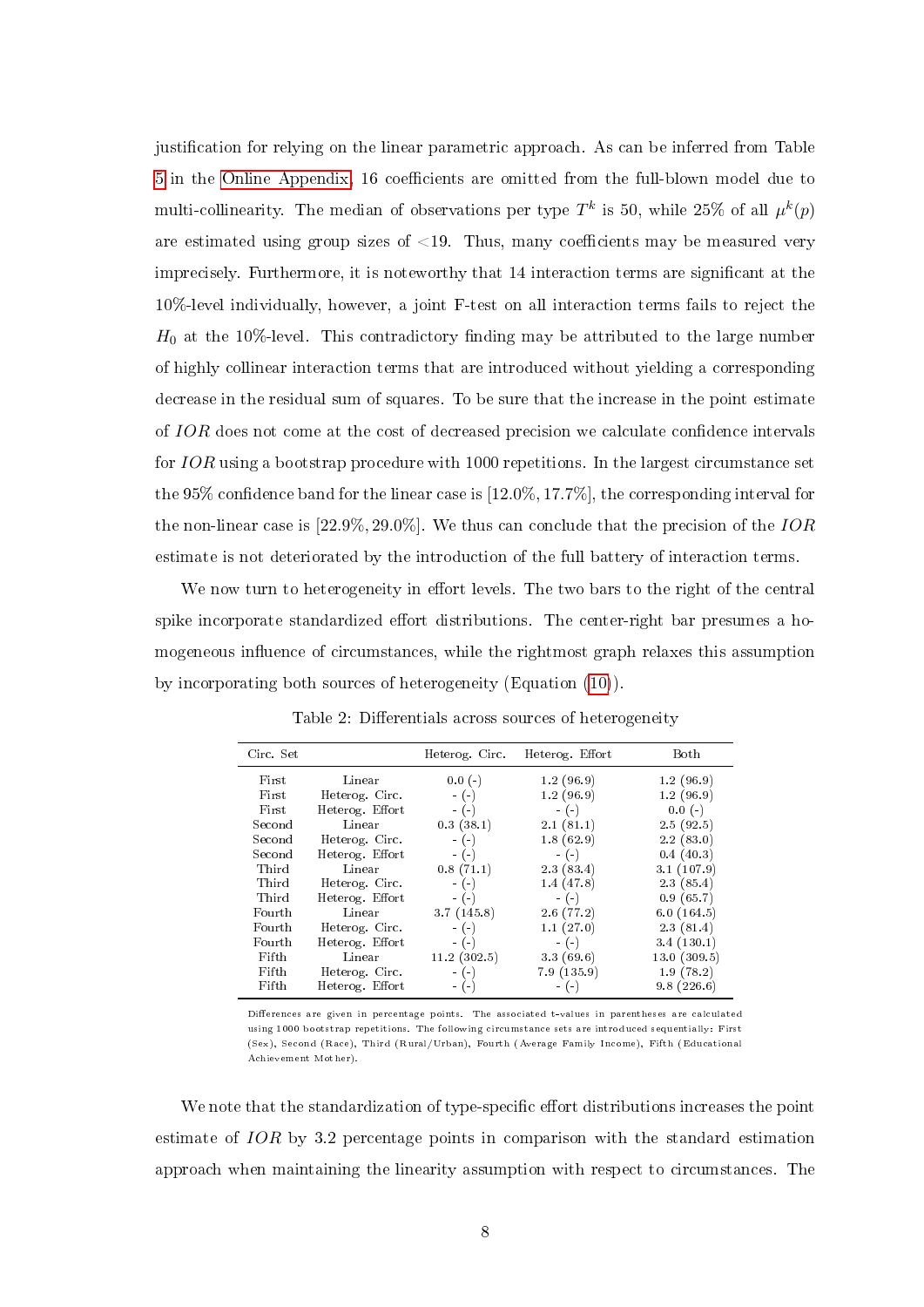increase amounts to 1.9 percentage points when introducing circumstances non-linearly. Again the results are quite robust, with the 95-% confidence bands hovering between 7 and 9 percentage points. Table [2](#page-9-0) summarizes the dierences across the outlined approaches to heterogeneity for the different circumstance sets. It is noteworthy that for all differences, the  $H_0$  of equality in IOR can be rejected at the 1%-level.

#### <span id="page-10-3"></span>4 Conclusion

In this note, we have shown that neglecting type-specific heterogeneity in the influence of circumstances and efforts may have important implications for IOp estimates. It is wellknown that the absence of data on all relevant circumstances renders estimates of IOp to be lower bounds (see [Niehues and Peichl, 2014,](#page-11-4) for an upper-bound estimate). Unfortunately, applied researchers on IOp have little leverage to correct this shortcoming. However, even in the presence of data limitations IOp estimates could be considerably improved by taking type-specific heterogeneity seriously. Using the same limited circumstance set, we have increased the share of IOp in the observed outcome distribution by almost 50%. Furthermore, our calculations support the finding of [Björklund et al.](#page-10-4) [\(2012\)](#page-10-4) that typespecific variance in effort levels is another important determinant of IOp. Lastly, we want to highlight the importance of establishing the provision of standard errors as a good practice in applied works on IOp in order to afford a good sense for the precision of the results to the interested research community.

#### References

- <span id="page-10-2"></span>Balcázar, C. F. (2015). Lower bounds on inequality of opportunity and measurement error. Economics Letters.
- <span id="page-10-4"></span>Björklund, A., Jäntti, M., and Roemer, J. E. (2012). Equality of opportunity and the distribution of long-run income in Sweden. Social Choice and Welfare,  $39(2-3)$ :675-696.
- <span id="page-10-0"></span>Bourguignon, F., Ferreira, F. H. G., and Menéndez, M. (2007). Inequality of Opportunity in Brazil. Review of Income and Wealth,  $53(4):585-618$ .
- <span id="page-10-1"></span>Checchi, D. and Peragine, V. (2010). Inequality of opportunity in Italy. The Journal of Economic Inequality,  $8(4)$ :  $429-450$ .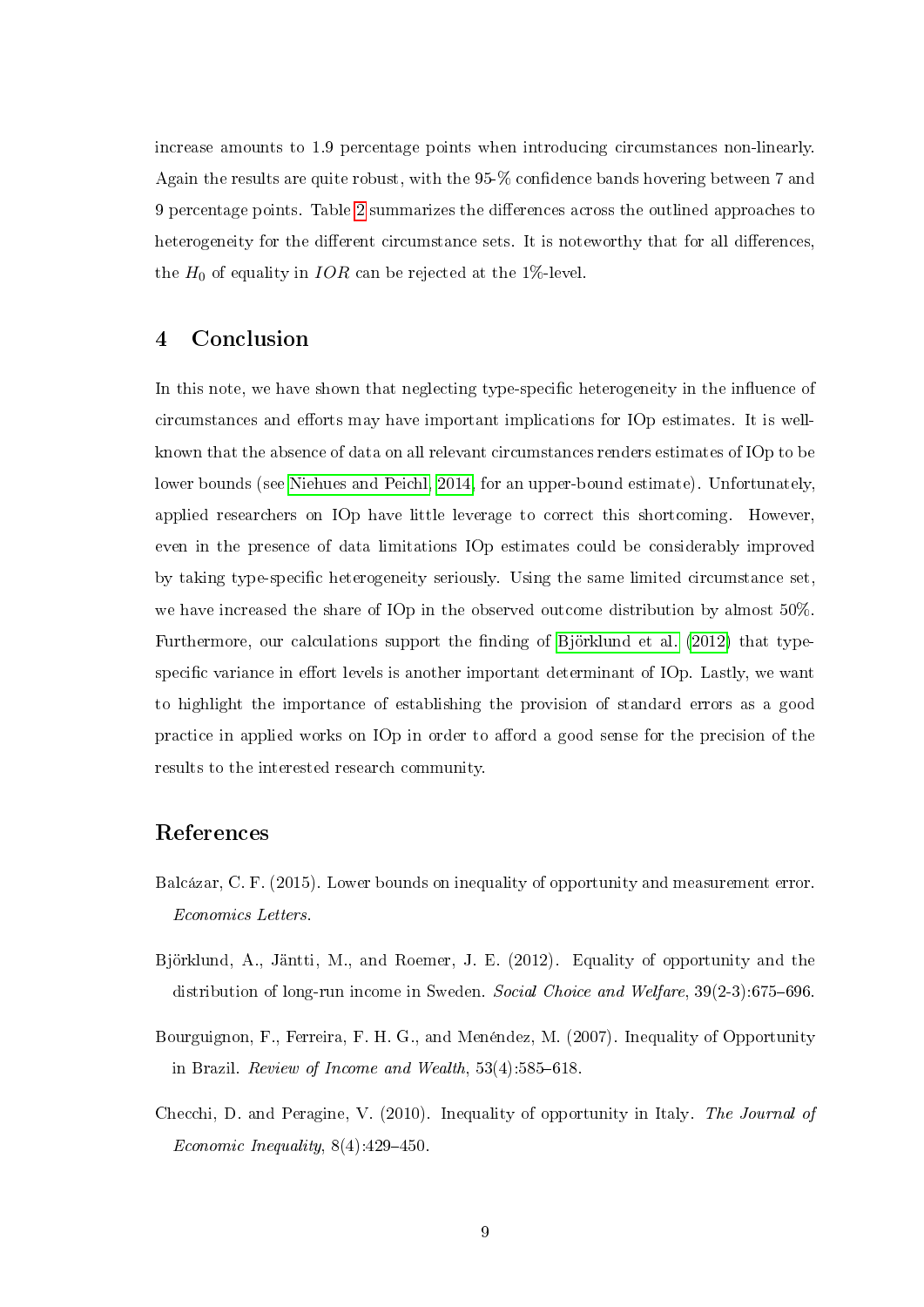- <span id="page-11-2"></span>Ferreira, F. H. G. and Gignoux, J. (2011). The Measurement of Inequality of Opportunity: Theory and an Application to Latin America. Review of Income and Wealth, 57(4):622 657.
- <span id="page-11-6"></span>Ferreira, F. H. G. and Peragine, V. (2015). Equality of Opportunity: Theory and Evidence. IZA Discussion Paper, 8994.
- <span id="page-11-4"></span>Niehues, J. and Peichl, A. (2014). Upper bounds of inequality of opportunity: theory and evidence for Germany and the US. Social Choice and Welfare, 43(1):73-99.
- <span id="page-11-5"></span>Ramos, X. and Van de gaer, D. (2016). Empirical Approaches to Inequality of Opportunity: Principles, Measures, and Evidence. Journal of Economic Surveys, forthcoming.
- <span id="page-11-0"></span>Roemer, J. E. (1993). A Pragmatic Theory of Responsibility for the Egalitarian Planner. Philosophy & Public Affairs,  $22(2)$ :146-66.
- <span id="page-11-1"></span>Roemer, J. E. (1998). Equality of Opportunity. Harvard University Press, Cambridge.
- <span id="page-11-3"></span>Roemer, J. E. and Trannoy, A. (2015). Equality of Opportunity. Journal of Economic Literature, forthcoming.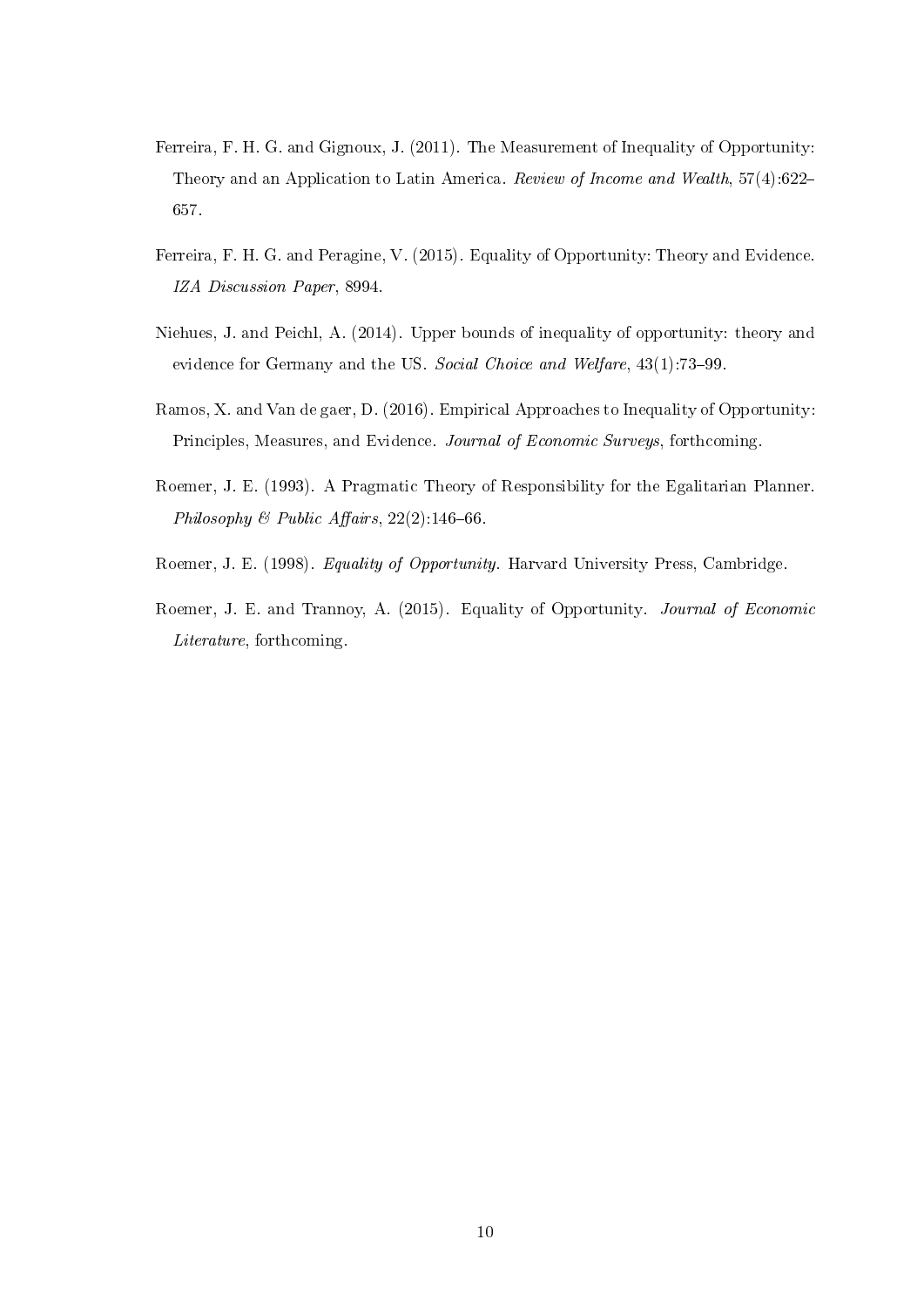# <span id="page-12-1"></span><span id="page-12-0"></span>5 Online Appendix

|                                   | (1)                  | (2)                  | (3)                  | (4)                   | (5)                   |
|-----------------------------------|----------------------|----------------------|----------------------|-----------------------|-----------------------|
| Male                              | $0.291***$ $(0.038)$ | $0.281***$ $(0.038)$ | $0.282***$ (0.038)   | $0.287***$ (0.037)    | $0.288***$ (0.037)    |
| Majority                          |                      | $0.356***$ (0.038)   | $0.344***$ $(0.040)$ | $0.146***$ $(0.042)$  | $0.138**$ $(0.042)$   |
| SMSA, Not center (16)             |                      |                      | $0.126**$ $(0.048)$  | $-0.020(0.049)$       | $-0.018(0.048)$       |
| SMSA, Center (16)                 |                      |                      | 0.026(0.056)         | $-0.029(0.055)$       | $-0.029(0.055)$       |
| Avrg. Net Fam. Inc. $\langle P25$ |                      |                      |                      | $-0.708***$ $(0.064)$ | $-0.576***$ $(0.069)$ |
| Avrg. Net Fam. Inc. $<$ P50       |                      |                      |                      | $-0.347***$ $(0.060)$ | $-0.289***$ $(0.062)$ |
| Avrg. Net Fam. Inc. $\langle$ P75 |                      |                      |                      | $-0.129*(0.059)$      | $-0.108(0.060)$       |
| Secondary (16)                    |                      |                      |                      |                       | $0.307***$ (0.053)    |
| Intermediate (16)                 |                      |                      |                      |                       | $0.372***$ (0.077)    |
| College $(16)$                    |                      |                      |                      |                       | $0.371***$ $(0.078)$  |
| Constant                          | $9.574***$ $(0.027)$ | $9.425***$ $(0.031)$ | $9.359***$ $(0.049)$ | $9.862***$ (0.074)    | $9.540***$ $(0.090)$  |
| N                                 | 3149                 | 3149                 | 3149                 | 3149                  | 3149                  |
| F-Stat. p-Value                   |                      |                      |                      |                       |                       |

Table 3: Average Gross Income (25-30)

Standard errors in parentheses

\*  $p < 0.05$ , \*\*  $p < 0.01$ , \*\*\*  $p < 0.001$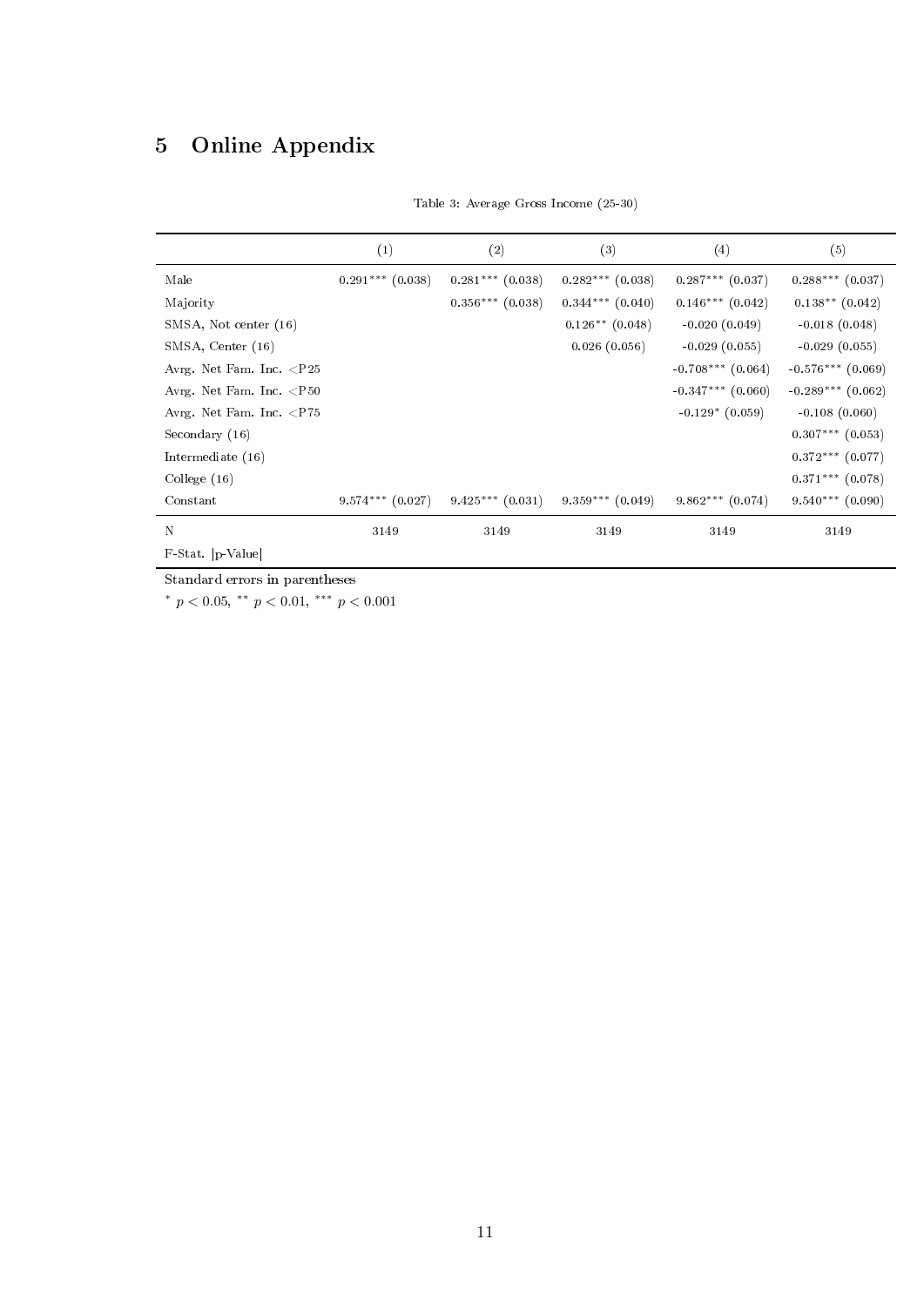Table 4: Average Gross Income (25-30)

|                                                                                                                                                                         | (1)                | (2)                  | (3)                  | (4)             | (5)                |
|-------------------------------------------------------------------------------------------------------------------------------------------------------------------------|--------------------|----------------------|----------------------|-----------------|--------------------|
| Male                                                                                                                                                                    | $0.291***$ (0.038) | $0.232***$ $(0.050)$ | $0.432***$ $(0.120)$ | 0.738(0.847)    | $-1.966(2.812)$    |
| Majority                                                                                                                                                                |                    | $0.300***$ $(0.054)$ | $0.436***$ $(0.114)$ | 0.548(0.634)    | $-3.471(2.861)$    |
| Male $\times$ Majority                                                                                                                                                  |                    | 0.113(0.077)         | $-0.039(0.161)$      | $-0.766(0.901)$ | 3.923 (3.095)      |
| SMSA, Not center (16)                                                                                                                                                   |                    |                      | $0.250*(0.098)$      | $-0.009(0.612)$ | $-5.879(3.194)$    |
| SMSA, Center (16)                                                                                                                                                       |                    |                      | $0.247*$ $(0.101)$   | 0.384(0.653)    | $-1.720(2.584)$    |
| Male $\times$ SMSA, Not center (16)                                                                                                                                     |                    |                      | $-0.146(0.142)$      | $-0.036(0.868)$ | 2.461(2.616)       |
| Male $\times$ SMSA, Center (16)                                                                                                                                         |                    |                      | $-0.348*(0.145)$     | $-1.590(0.931)$ | $-0.238(2.491)$    |
| Majority $\times$ SMSA, Not center (16)                                                                                                                                 |                    |                      | $-0.130(0.136)$      | $-0.057(0.653)$ | 3.193(2.718)       |
| Majority $\times$ SMSA, Center (16)                                                                                                                                     |                    |                      | $-0.267(0.174)$      | $-0.389(0.732)$ | 3.158(2.613)       |
| Male $\times$ Majority $\times$ SMSA, Not center (16)                                                                                                                   |                    |                      | 0.075(0.193)         | 0.368(0.929)    | $-3.106(2.826)$    |
| Male $\times$ Majority $\times$ SMSA, Center (16)                                                                                                                       |                    |                      | 0.304(0.249)         | 1.629(1.049)    | $-0.642(2.680)$    |
| Avrg. Net Fam. Inc. <p25< td=""><td></td><td></td><td></td><td><math>-0.563(0.608)</math></td><td><math>-6.225(3.280)</math></td></p25<>                                |                    |                      |                      | $-0.563(0.608)$ | $-6.225(3.280)$    |
| Avrg. Net Fam. Inc. <p50< td=""><td></td><td></td><td></td><td><math>-0.079(0.621)</math></td><td><math>-6.404(3.303)</math></td></p50<>                                |                    |                      |                      | $-0.079(0.621)$ | $-6.404(3.303)$    |
| Avrg. Net Fam. Inc. <p75< td=""><td></td><td></td><td></td><td>0.210(0.642)</td><td><math>-4.652(3.110)</math></td></p75<>                                              |                    |                      |                      | 0.210(0.642)    | $-4.652(3.110)$    |
| Male $\times$ Avrg. Net Fam. Inc. $\langle P25$                                                                                                                         |                    |                      |                      | $-0.280(0.860)$ | 2.497 (2.822)      |
| Male $\times$ Avrg. Net Fam. Inc. ${ <\hspace{-1.5pt}{\rm P50}}$                                                                                                        |                    |                      |                      | $-0.416(0.880)$ | 3.011 (2.874)      |
| Male $\times$ Avrg. Net Fam. Inc. $\langle$ P75                                                                                                                         |                    |                      |                      | $-0.233(0.912)$ | 1.689(2.405)       |
| Majority $\times$ Avrg. Net Fam. Inc. $\langle P25$                                                                                                                     |                    |                      |                      | $-0.283(0.665)$ | 3.710 (2.879)      |
| Majority $\times$ Avrg. Net Fam. Inc. $\langle P50$                                                                                                                     |                    |                      |                      | $-0.589(0.668)$ | 4.668(2.914)       |
| Majority $\times$ Avrg. Net Fam. Inc. $\langle$ P75                                                                                                                     |                    |                      |                      | $-0.424(0.687)$ | 2.395(2.619)       |
| Male $\times$ Majority $\times$ Avrg. Net Fam. Inc. $\langle P25$                                                                                                       |                    |                      |                      | 0.539(0.949)    | $-4.638(3.133)$    |
| Male $\times$ Majority $\times$ Avrg. Net Fam. Inc. <p50< td=""><td></td><td></td><td></td><td>1.092(0.949)</td><td><math>-4.960(3.183)</math></td></p50<>              |                    |                      |                      | 1.092(0.949)    | $-4.960(3.183)$    |
| Male $\times$ Majority $\times$ Avrg. Net Fam. Inc. <p75< td=""><td></td><td></td><td></td><td>0.579(0.977)</td><td><math>-3.139(2.476)</math></td></p75<>              |                    |                      |                      | 0.579(0.977)    | $-3.139(2.476)$    |
| SMSA, Not center (16) $\times$ Avrg. Net Fam. Inc. <p25< td=""><td></td><td></td><td></td><td>0.241(0.629)</td><td>6.039(3.202)</td></p25<>                             |                    |                      |                      | 0.241(0.629)    | 6.039(3.202)       |
| SMSA, Not center (16) $\times$ Avrg. Net Fam. Inc. <p50< td=""><td></td><td></td><td></td><td>0.030(0.640)</td><td><math>6.595*</math> <math>(3.228)</math></td></p50<> |                    |                      |                      | 0.030(0.640)    | $6.595*$ $(3.228)$ |
| SMSA, Not center (16) $\times$ Avrg. Net Fam. Inc. <p75< td=""><td></td><td></td><td></td><td><math>-0.115(0.663)</math></td><td>4.928(3.006)</td></p75<>               |                    |                      |                      | $-0.115(0.663)$ | 4.928(3.006)       |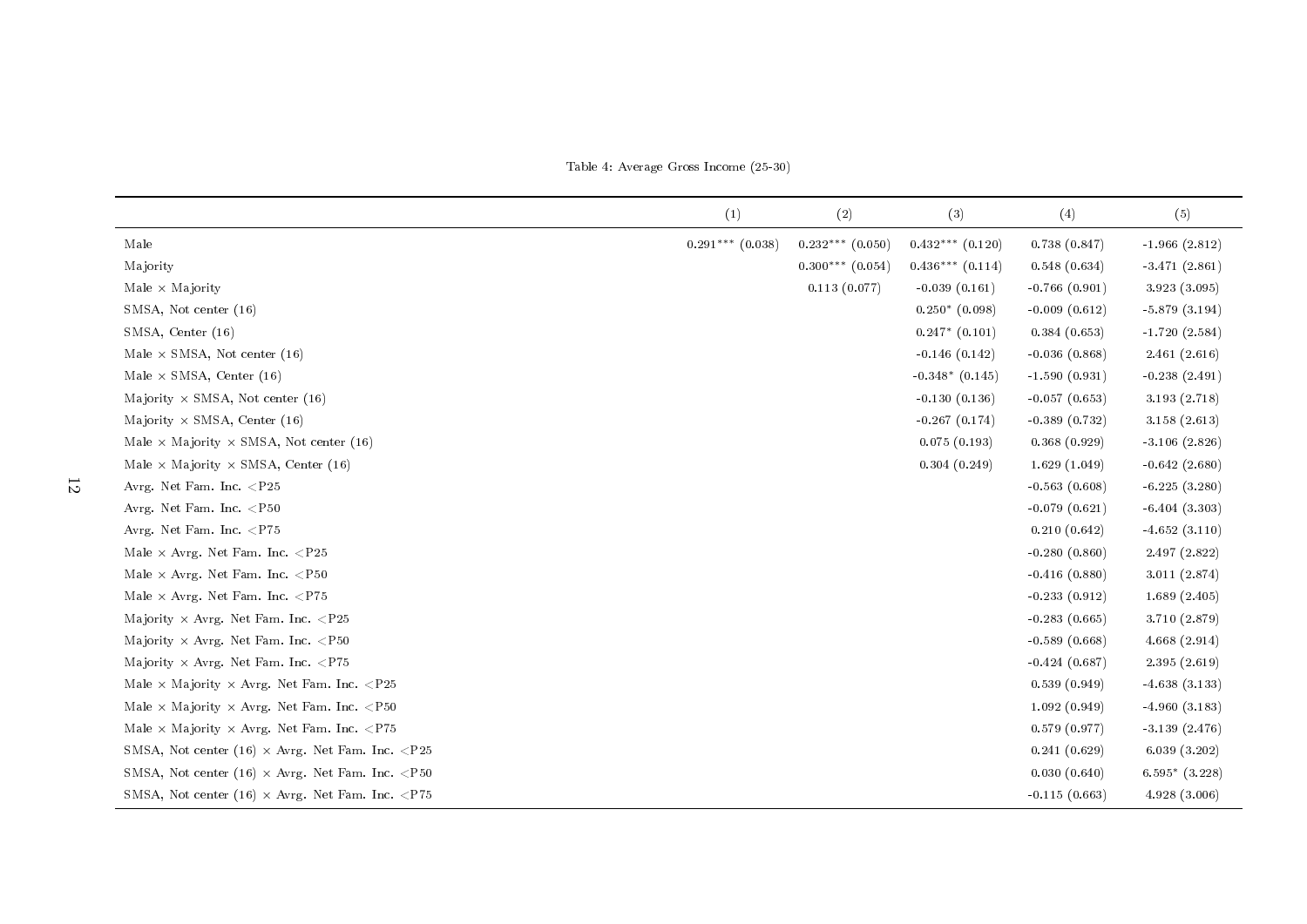| $-0.255(0.680)$<br>3.071(2.630)<br>$-0.280(0.706)$<br>1.282(2.313)<br>$-0.247(0.892)$<br>$-2.714(2.636)$<br>$-0.140(0.909)$<br>$-3.338(2.698)$<br>$-0.112(0.942)$<br>$-1.517(2.113)$<br>1.239(0.951)<br>$-0.141(2.509)$<br>1.522(0.971)<br>$-1.174(2.586)$<br>0.987(1.009)<br>0.652(1.862)<br>$-0.301(0.717)$<br>$-3.458(2.759)$<br>0.105(0.700)<br>$-4.740(2.794)$<br>0.129(0.717)<br>$-1.925(2.386)$<br>0.373(0.923)<br>$-3.171(2.734)$<br>$-5.779*$ $(2.874)$<br>0.013(0.801)<br>0.104(0.807)<br>$-2.596(2.169)$<br>0.355(1.020)<br>3.842(2.916)<br>$-0.457(0.997)$<br>5.143(2.962)<br>$-0.304(1.021)$<br>2.136(1.984)<br>$-1.496(1.262)$<br>1.609(2.872)<br>$-1.468(1.149)$<br>1.145(3.074)<br>$-0.939(1.159)$<br>$-0.448(1.434)$<br>$-5.493(3.194)$<br>$-5.441(3.434)$<br>$-4.038(2.215)$<br>2.734(2.616)<br>$-2.174(3.771)$<br>1.243(2.189)<br>4.152(2.753)<br>4.264(3.210) | SMSA, Center (16) $\times$ Avrg. Net Fam. Inc. <p25< th=""><th><math>-0.205(0.666)</math></th><th>1.709(2.592)</th></p25<> | $-0.205(0.666)$ | 1.709(2.592) |
|-----------------------------------------------------------------------------------------------------------------------------------------------------------------------------------------------------------------------------------------------------------------------------------------------------------------------------------------------------------------------------------------------------------------------------------------------------------------------------------------------------------------------------------------------------------------------------------------------------------------------------------------------------------------------------------------------------------------------------------------------------------------------------------------------------------------------------------------------------------------------------------|----------------------------------------------------------------------------------------------------------------------------|-----------------|--------------|
|                                                                                                                                                                                                                                                                                                                                                                                                                                                                                                                                                                                                                                                                                                                                                                                                                                                                                   | SMSA, Center (16) $\times$ Avrg. Net Fam. Inc. <p50< td=""><td></td><td></td></p50<>                                       |                 |              |
|                                                                                                                                                                                                                                                                                                                                                                                                                                                                                                                                                                                                                                                                                                                                                                                                                                                                                   | SMSA, Center (16) $\times$ Avrg. Net Fam. Inc. <p75< td=""><td></td><td></td></p75<>                                       |                 |              |
|                                                                                                                                                                                                                                                                                                                                                                                                                                                                                                                                                                                                                                                                                                                                                                                                                                                                                   | Male $\times$ SMSA, Not center (16) $\times$ Avrg. Net Fam. Inc. <p25< td=""><td></td><td></td></p25<>                     |                 |              |
|                                                                                                                                                                                                                                                                                                                                                                                                                                                                                                                                                                                                                                                                                                                                                                                                                                                                                   | Male $\times$ SMSA, Not center (16) $\times$ Avrg. Net Fam. Inc. <p50< td=""><td></td><td></td></p50<>                     |                 |              |
|                                                                                                                                                                                                                                                                                                                                                                                                                                                                                                                                                                                                                                                                                                                                                                                                                                                                                   | Male $\times$ SMSA, Not center (16) $\times$ Avrg. Net Fam. Inc. <p75< td=""><td></td><td></td></p75<>                     |                 |              |
|                                                                                                                                                                                                                                                                                                                                                                                                                                                                                                                                                                                                                                                                                                                                                                                                                                                                                   | Male $\times$ SMSA, Center (16) $\times$ Avrg. Net Fam. Inc. <p25< td=""><td></td><td></td></p25<>                         |                 |              |
|                                                                                                                                                                                                                                                                                                                                                                                                                                                                                                                                                                                                                                                                                                                                                                                                                                                                                   | Male $\times$ SMSA, Center (16) $\times$ Avrg. Net Fam. Inc. <p50< td=""><td></td><td></td></p50<>                         |                 |              |
|                                                                                                                                                                                                                                                                                                                                                                                                                                                                                                                                                                                                                                                                                                                                                                                                                                                                                   | Male $\times$ SMSA, Center (16) $\times$ Avrg. Net Fam. Inc. <p75< td=""><td></td><td></td></p75<>                         |                 |              |
|                                                                                                                                                                                                                                                                                                                                                                                                                                                                                                                                                                                                                                                                                                                                                                                                                                                                                   | Majority $\times$ SMSA, Not center (16) $\times$ Avrg. Net Fam. Inc. <p25< td=""><td></td><td></td></p25<>                 |                 |              |
|                                                                                                                                                                                                                                                                                                                                                                                                                                                                                                                                                                                                                                                                                                                                                                                                                                                                                   | Majority $\times$ SMSA, Not center (16) $\times$ Avrg. Net Fam. Inc. <p50< td=""><td></td><td></td></p50<>                 |                 |              |
|                                                                                                                                                                                                                                                                                                                                                                                                                                                                                                                                                                                                                                                                                                                                                                                                                                                                                   | Majority $\times$ SMSA, Not center (16) $\times$ Avrg. Net Fam. Inc. <p75< td=""><td></td><td></td></p75<>                 |                 |              |
|                                                                                                                                                                                                                                                                                                                                                                                                                                                                                                                                                                                                                                                                                                                                                                                                                                                                                   | Majority $\times$ SMSA, Center (16) $\times$ Avrg. Net Fam. Inc. <p25< td=""><td></td><td></td></p25<>                     |                 |              |
|                                                                                                                                                                                                                                                                                                                                                                                                                                                                                                                                                                                                                                                                                                                                                                                                                                                                                   | Majority $\times$ SMSA, Center (16) $\times$ Avrg. Net Fam. Inc. <p50< td=""><td></td><td></td></p50<>                     |                 |              |
|                                                                                                                                                                                                                                                                                                                                                                                                                                                                                                                                                                                                                                                                                                                                                                                                                                                                                   | Majority $\times$ SMSA, Center (16) $\times$ Avrg. Net Fam. Inc. <p75< td=""><td></td><td></td></p75<>                     |                 |              |
|                                                                                                                                                                                                                                                                                                                                                                                                                                                                                                                                                                                                                                                                                                                                                                                                                                                                                   | Male $\times$ Majority $\times$ SMSA, Not center (16) $\times$ Avrg. Net Fam. Inc. <p25< td=""><td></td><td></td></p25<>   |                 |              |
|                                                                                                                                                                                                                                                                                                                                                                                                                                                                                                                                                                                                                                                                                                                                                                                                                                                                                   | Male $\times$ Majority $\times$ SMSA, Not center (16) $\times$ Avrg. Net Fam. Inc. <p50< td=""><td></td><td></td></p50<>   |                 |              |
|                                                                                                                                                                                                                                                                                                                                                                                                                                                                                                                                                                                                                                                                                                                                                                                                                                                                                   | Male $\times$ Majority $\times$ SMSA, Not center (16) $\times$ Avrg. Net Fam. Inc. <p75< td=""><td></td><td></td></p75<>   |                 |              |
|                                                                                                                                                                                                                                                                                                                                                                                                                                                                                                                                                                                                                                                                                                                                                                                                                                                                                   | Male $\times$ Majority $\times$ SMSA, Center (16) $\times$ Avrg. Net Fam. Inc. <p25< td=""><td></td><td></td></p25<>       |                 |              |
|                                                                                                                                                                                                                                                                                                                                                                                                                                                                                                                                                                                                                                                                                                                                                                                                                                                                                   | Male $\times$ Majority $\times$ SMSA, Center (16) $\times$ Avrg. Net Fam. Inc. <p50< td=""><td></td><td></td></p50<>       |                 |              |
|                                                                                                                                                                                                                                                                                                                                                                                                                                                                                                                                                                                                                                                                                                                                                                                                                                                                                   | Male $\times$ Majority $\times$ SMSA, Center (16) $\times$ Avrg. Net Fam. Inc. <p75< td=""><td></td><td></td></p75<>       |                 |              |
|                                                                                                                                                                                                                                                                                                                                                                                                                                                                                                                                                                                                                                                                                                                                                                                                                                                                                   | Secondary (16)                                                                                                             |                 |              |
|                                                                                                                                                                                                                                                                                                                                                                                                                                                                                                                                                                                                                                                                                                                                                                                                                                                                                   | Intermediate (16)                                                                                                          |                 |              |
|                                                                                                                                                                                                                                                                                                                                                                                                                                                                                                                                                                                                                                                                                                                                                                                                                                                                                   | College $(16)$                                                                                                             |                 |              |
|                                                                                                                                                                                                                                                                                                                                                                                                                                                                                                                                                                                                                                                                                                                                                                                                                                                                                   | Male $\times$ Secondary (16)                                                                                               |                 |              |
|                                                                                                                                                                                                                                                                                                                                                                                                                                                                                                                                                                                                                                                                                                                                                                                                                                                                                   | Male $\times$ Intermediate (16)                                                                                            |                 |              |
|                                                                                                                                                                                                                                                                                                                                                                                                                                                                                                                                                                                                                                                                                                                                                                                                                                                                                   | Male $\times$ College (16)                                                                                                 |                 |              |
|                                                                                                                                                                                                                                                                                                                                                                                                                                                                                                                                                                                                                                                                                                                                                                                                                                                                                   | Majority $\times$ Secondary (16)                                                                                           |                 |              |
|                                                                                                                                                                                                                                                                                                                                                                                                                                                                                                                                                                                                                                                                                                                                                                                                                                                                                   | Majority $\times$ Intermediate (16)                                                                                        |                 |              |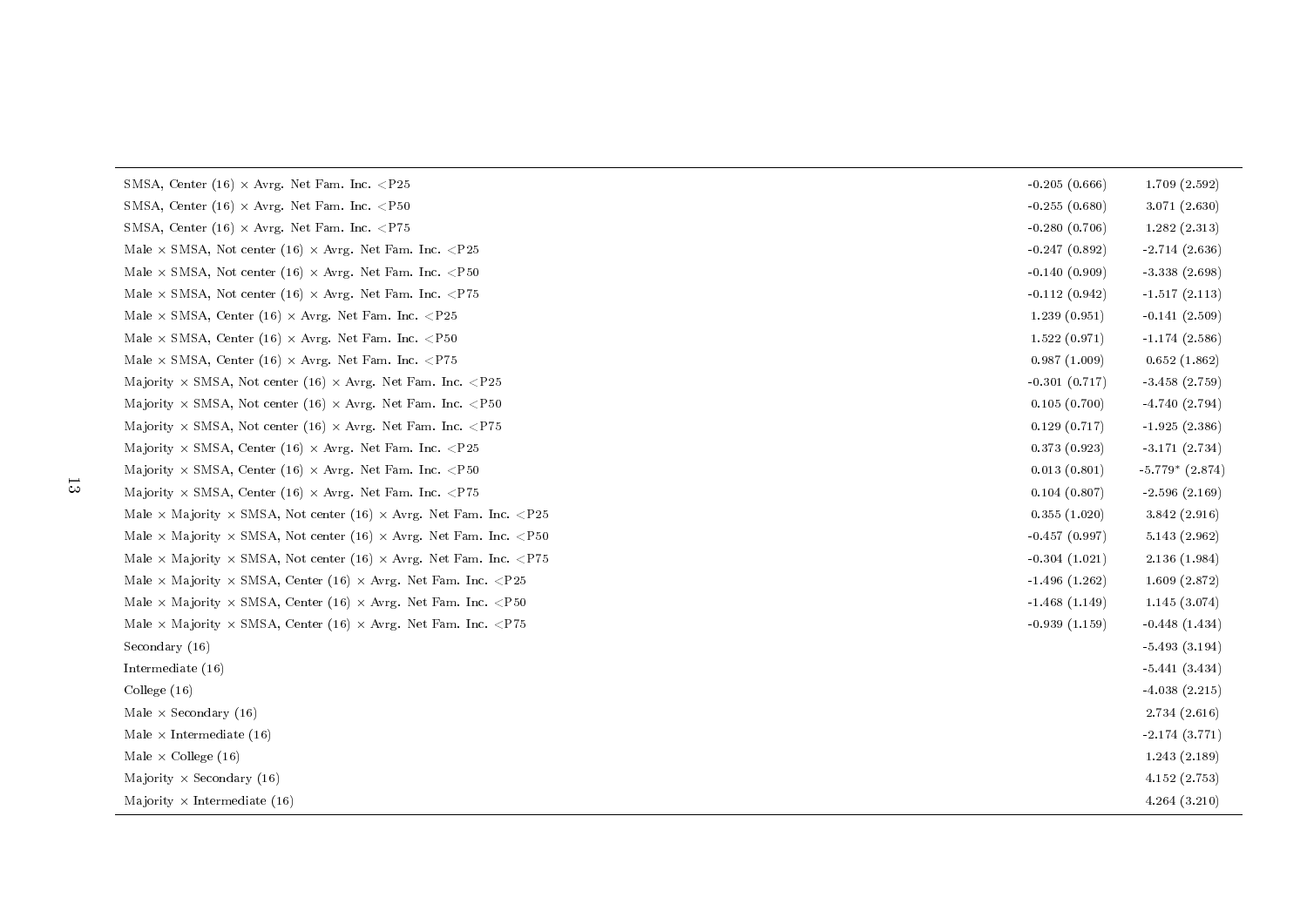| 2.390(1.846)       |
|--------------------|
| $-5.047(2.892)$    |
| 0.593(3.405)       |
| $-3.253(2.728)$    |
| 5.649(3.115)       |
| 6.002(3.378)       |
| $4.821*$ $(2.080)$ |
| 2.037(2.458)       |
| 2.715 (2.875)      |
| 0.558(1.417)       |
| $-2.359(2.418)$    |
| 1.785(3.578)       |
| $-1.076(1.901)$    |
| $-0.822(2.211)$    |
| $-1.499(3.502)$    |
| $-0.849(2.009)$    |
| $-3.173(2.613)$    |
| $-3.891(3.120)$    |
| $-1.785(1.593)$    |
| $-3.754(2.451)$    |
| $-4.188(3.246)$    |
| $-1.543(1.770)$    |
| 3.635(2.620)       |
| $-0.688(3.084)$    |
| 1.833(2.383)       |
| 2.238 (2.339)      |
| $-0.546(2.252)$    |
| 1.899(2.642)       |
| 5.833 (3.202)      |
|                    |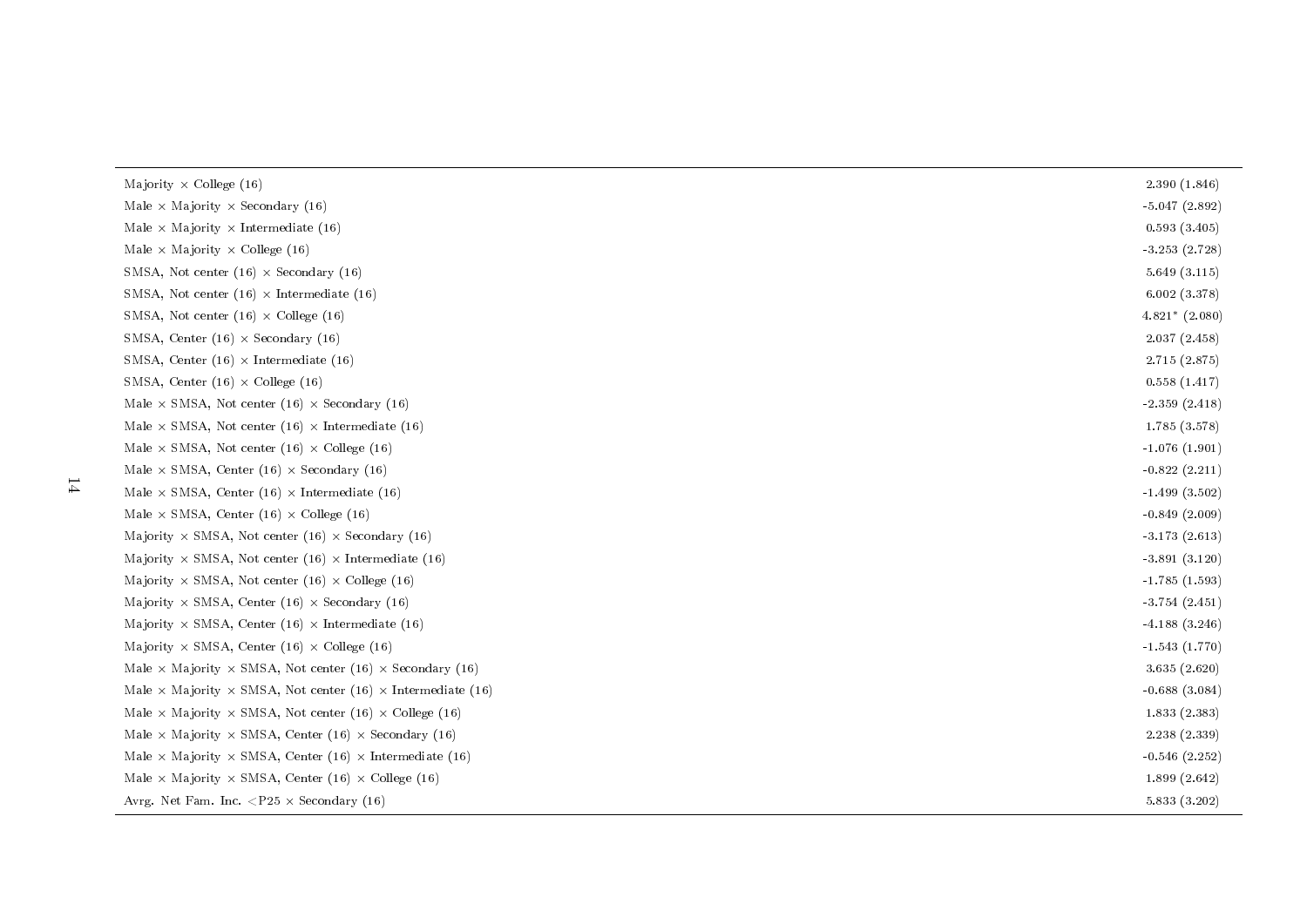| Avrg. Net Fam. Inc. $\langle P25 \times Intermediate (16) \rangle$                                        | 5.729(3.464)       |
|-----------------------------------------------------------------------------------------------------------|--------------------|
| Avrg. Net Fam. Inc. $\langle P25 \times \text{Collect}(16) \rangle$                                       | 3.843(2.280)       |
| Avrg. Net Fam. Inc. $\langle P50 \times \text{Secondary (16)} \rangle$                                    | $6.497*$ $(3.227)$ |
| Avrg. Net Fam. Inc. $\langle P50 \times \text{Intermediate} (16) \rangle$                                 | $7.398*$ $(3.498)$ |
| Avrg. Net Fam. Inc. $\langle P50 \times \text{College } (16) \rangle$                                     | 3.662(2.332)       |
| Avrg. Net Fam. Inc. $\langle$ P75 $\times$ Secondary (16)                                                 | 4.652(3.010)       |
| Avrg. Net Fam. Inc. $\langle$ P75 $\times$ Intermediate (16)                                              | 5.287(3.316)       |
| Avrg. Net Fam. Inc. $\langle$ P75 $\times$ College (16)                                                   | $3.676*$ $(1.821)$ |
| Male $\times$ Avrg. Net Fam. Inc. $\langle P25 \times \text{Secondary (16)} \rangle$                      | $-2.898(2.635)$    |
| Male $\times$ Avrg. Net Fam. Inc. <p25 <math="">\times Intermediate (16)</p25>                            | 2.352 (3.705)      |
| Male $\times$ Avrg. Net Fam. Inc. $\langle P25 \times \text{Collect}(16) \rangle$                         | $-0.923(2.484)$    |
| Male $\times$ Avrg. Net Fam. Inc. $\langle P50 \times \text{Secondary (16)} \rangle$                      | $-3.592(2.699)$    |
| Male $\times$ Avrg. Net Fam. Inc. $\langle P50 \times \text{Intermediate (16)} \rangle$                   | 0.452(3.880)       |
| Male $\times$ Avrg. Net Fam. Inc. $\langle P50 \times \text{Collect}(16) \rangle$                         | $-0.792(2.400)$    |
| Male $\times$ Avrg. Net Fam. Inc. $\langle$ P75 $\times$ Secondary (16)                                   | $-1.705(2.138)$    |
| Male $\times$ Avrg. Net Fam. Inc. $\langle$ P75 $\times$ Intermediate (16)                                | 1.314(2.138)       |
| Male $\times$ Avrg. Net Fam. Inc. $\langle$ P75 $\times$ College (16)                                     | $-0.774(1.268)$    |
| Majority $\times$ Avrg. Net Fam. Inc. $\langle P25 \times \text{Secondary (16)} \rangle$                  | $-4.174(2.785)$    |
| Majority $\times$ Avrg. Net Fam. Inc. $\langle P25 \times Intermediate (16)$                              | $-3.925(3.334)$    |
| Majority $\times$ Avrg. Net Fam. Inc. $\langle P25 \times \text{Collect}(16) \rangle$                     | 0.909(1.569)       |
| Majority $\times$ Avrg. Net Fam. Inc. $\langle P50 \times \text{Secondary (16)} \rangle$                  | $-5.712*(2.820)$   |
| Majority $\times$ Avrg. Net Fam. Inc. $\langle P50 \times \text{Intermediate (16)} \rangle$               | $-5.568(3.331)$    |
| Majority $\times$ Avrg. Net Fam. Inc. $\langle P50 \times \text{Collect}(16) \rangle$                     | $-2.774(2.082)$    |
| Majority $\times$ Avrg. Net Fam. Inc. $\langle$ P75 $\times$ Secondary (16)                               | $-2.803(2.479)$    |
| Majority $\times$ Avrg. Net Fam. Inc. $\langle$ P75 $\times$ Intermediate (16)                            | $-3.141(3.056)$    |
| Majority $\times$ Avrg. Net Fam. Inc. $\langle$ P75 $\times$ College (16)                                 | $-1.160(1.172)$    |
| Male $\times$ Majority $\times$ Avrg. Net Fam. Inc. $\langle$ P25 $\times$ Secondary (16)                 | $5.837*$ $(2.958)$ |
| Male $\times$ Majority $\times$ Avrg. Net Fam. Inc. $\langle P25 \times \text{Intermediate (16)} \rangle$ | $-0.489(3.139)$    |
| Male $\times$ Majority $\times$ Avrg. Net Fam. Inc. <p25 <math="">\times College (16)</p25>               | 0.000(.)           |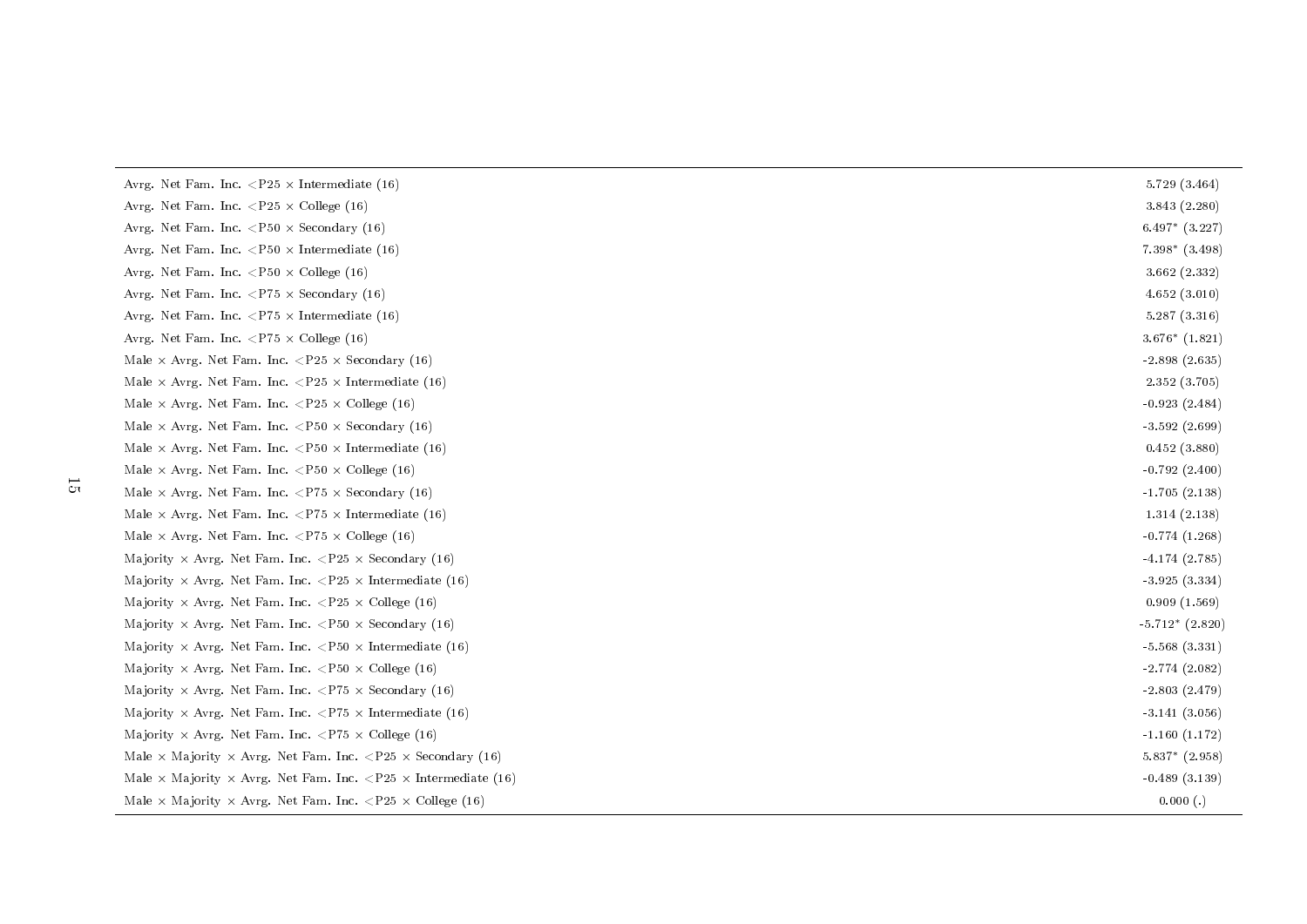| Male $\times$ Majority $\times$ Avrg. Net Fam. Inc. $\langle P50 \times$ Secondary (16)                           | $6.808*$ (3.009)    |
|-------------------------------------------------------------------------------------------------------------------|---------------------|
| Male $\times$ Majority $\times$ Avrg. Net Fam. Inc. $\langle P50 \times$ Intermediate (16)                        | 0.534(3.620)        |
| Male $\times$ Majority $\times$ Avrg. Net Fam. Inc. $\langle$ P50 $\times$ College (16)                           | 3.866 (2.996)       |
| Male $\times$ Majority $\times$ Avrg. Net Fam. Inc. $\langle$ P75 $\times$ Secondary (16)                         | 3.881(2.173)        |
| Male $\times$ Majority $\times$ Avrg. Net Fam. Inc. <p75 <math="">\times Intermediate (16)</p75>                  | $-0.179(1.738)$     |
| Male $\times$ Majority $\times$ Avrg. Net Fam. Inc. $\langle$ P75 $\times$ College (16)                           | 2.399(1.635)        |
| SMSA, Not center (16) $\times$ Avrg. Net Fam. Inc. <p25 <math="">\times Secondary (16)</p25>                      | $-5.559(3.129)$     |
| SMSA, Not center (16) $\times$ Avrg. Net Fam. Inc. <p25 <math="">\times Intermediate (16)</p25>                   | $-6.042(3.428)$     |
| SMSA, Not center (16) $\times$ Avrg. Net Fam. Inc. $\langle P25 \times \text{College } (16) \rangle$              | $-3.269(2.389)$     |
| SMSA, Not center (16) $\times$ Avrg. Net Fam. Inc. <p50 <math="">\times Secondary (16)</p50>                      | $-6.521*(3.157)$    |
| SMSA, Not center (16) $\times$ Avrg. Net Fam. Inc. <p50 <math="">\times Intermediate (16)</p50>                   | $-7.477*$ $(3.461)$ |
| SMSA, Not center (16) $\times$ Avrg. Net Fam. Inc. <p50 <math="">\times College (16)</p50>                        | $-3.977(2.252)$     |
| SMSA, Not center (16) $\times$ Avrg. Net Fam. Inc. <p75 <math="">\times Secondary (16)</p75>                      | $-4.644(2.910)$     |
| SMSA, Not center (16) $\times$ Avrg. Net Fam. Inc. <p75 <math="">\times Intermediate (16)</p75>                   | $-5.474(3.260)$     |
| SMSA, Not center (16) $\times$ Avrg. Net Fam. Inc. $\langle$ P75 $\times$ College (16)                            | $-3.960*(1.598)$    |
| SMSA, Center (16) $\times$ Avrg. Net Fam. Inc. <p25 <math="">\times Secondary (16)</p25>                          | $-1.720(2.473)$     |
| SMSA, Center (16) $\times$ Avrg. Net Fam. Inc. <p25 <math="">\times Intermediate (16)</p25>                       | $-2.122(2.959)$     |
| SMSA, Center (16) $\times$ Avrg. Net Fam. Inc. $\langle P25 \times \text{Collect}(16) \rangle$                    | 0.810(2.047)        |
| SMSA, Center (16) $\times$ Avrg. Net Fam. Inc. <p50 <math="">\times Secondary (16)</p50>                          | $-3.375(2.516)$     |
| SMSA, Center (16) $\times$ Avrg. Net Fam. Inc. $\langle P50 \times Intermediate (16) \rangle$                     | $-5.438(2.975)$     |
| SMSA, Center (16) $\times$ Avrg. Net Fam. Inc. <p50 <math="">\times College (16)</p50>                            | $-1.081(1.659)$     |
| SMSA, Center (16) $\times$ Avrg. Net Fam. Inc. <p75 <math="">\times Secondary (16)</p75>                          | $-1.219(2.146)$     |
| SMSA, Center (16) $\times$ Avrg. Net Fam. Inc. $\langle$ P75 $\times$ Intermediate (16)                           | $-2.930(2.700)$     |
| SMSA, Center (16) $\times$ Avrg. Net Fam. Inc. <p75 <math="">\times College (16)</p75>                            | 0.000(.)            |
| Male $\times$ SMSA, Not center (16) $\times$ Avrg. Net Fam. Inc. $\langle P25 \times$ Secondary (16)              | 2.286(2.456)        |
| Male $\times$ SMSA, Not center (16) $\times$ Avrg. Net Fam. Inc. $\langle$ P25 $\times$ Intermediate (16)         | $-1.704(3.546)$     |
| Male $\times$ SMSA, Not center (16) $\times$ Avrg. Net Fam. Inc. $\langle P25 \times \text{Collect (16)} \rangle$ | 0.593(2.677)        |
| Male $\times$ SMSA, Not center (16) $\times$ Avrg. Net Fam. Inc. <p50 <math="">\times Secondary (16)</p50>        | 3.225(2.530)        |
| Male $\times$ SMSA, Not center (16) $\times$ Avrg. Net Fam. Inc. <p50 <math="">\times Intermediate (16)</p50>     | $-0.186(3.723)$     |
|                                                                                                                   |                     |

16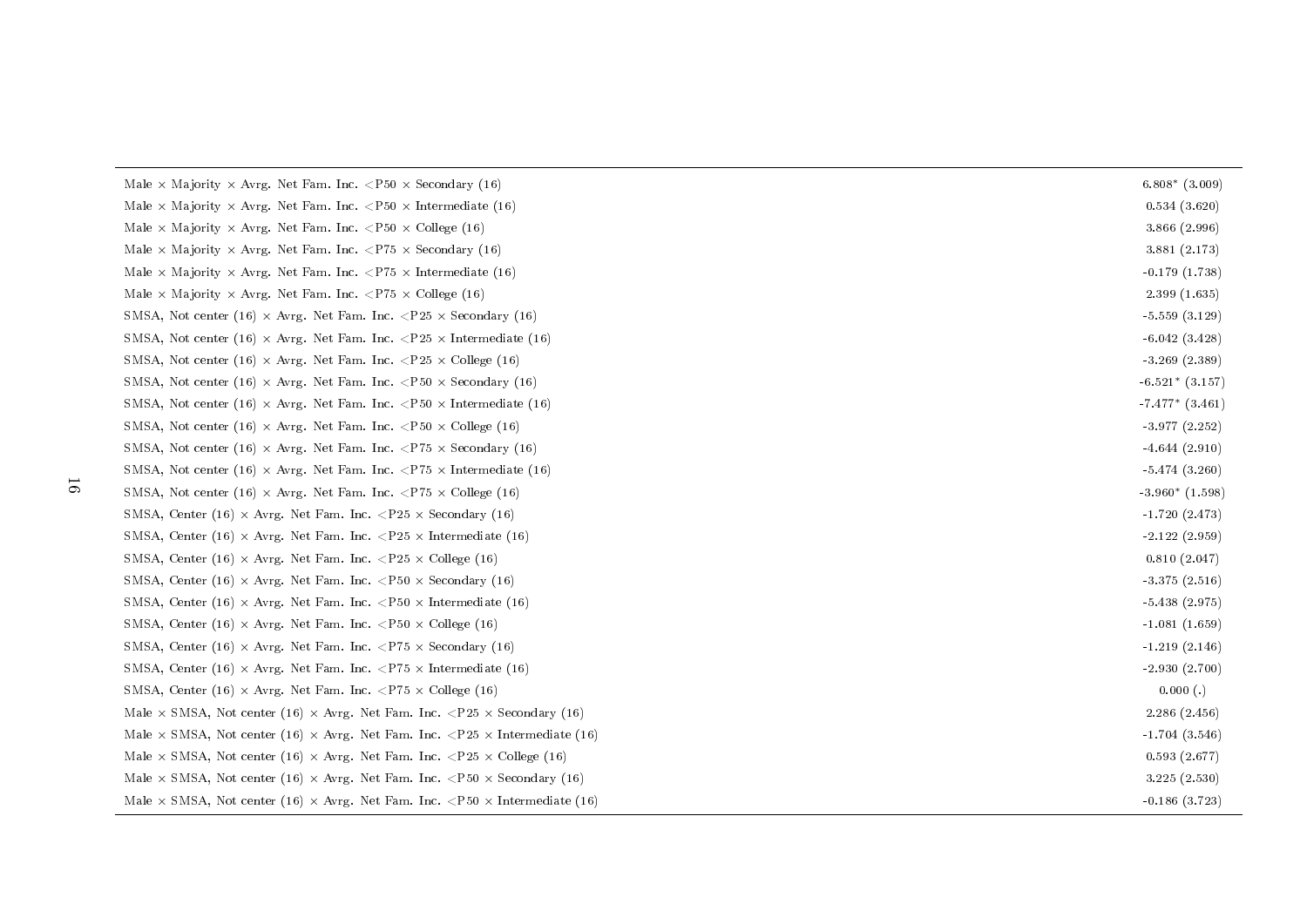Male  $\times$  SMSA, Not center (16)  $\times$  Avrg. Net Fam. Inc.  $\langle$ P50  $\times$  College (16) 0.176 (2.235) Male  $\times$  SMSA, Not center (16)  $\times$  Avrg. Net Fam. Inc.  $\langle$ P75  $\times$  Secondary (16) 1.041 (1.829) Male  $\times$  SMSA, Not center (16)  $\times$  Avrg. Net Fam. Inc.  $\langle$ P75  $\times$  Intermediate (16)  $-1.291$  (1.637) Male  $\times$  SMSA, Not center (16)  $\times$  Avrg. Net Fam. Inc.  $\langle$ P75  $\times$  College (16) 0.000 (.) Male  $\times$  SMSA, Center (16)  $\times$  Avrg. Net Fam. Inc.  $\langle P25 \times \text{Secondary (16)} \rangle$  0.920 (2.246) Male  $\times$  SMSA, Center (16)  $\times$  Avrg. Net Fam. Inc.  $\langle P25 \times \text{Intermediate (16)} \rangle$ Male  $\times$  SMSA, Center (16)  $\times$  Avrg. Net Fam. Inc.  $\langle P25 \times \text{College (16)}$  0.000 (.) Male  $\times$  SMSA, Center (16)  $\times$  Avrg. Net Fam. Inc.  $\lt P50 \times \text{Secondary (16)}$  2.270 (2.342) Male  $\times$  SMSA, Center (16)  $\times$  Avrg. Net Fam. Inc.  $\langle P50 \times I$ ntermediate (16)  $4.427$  (3.659) Male  $\times$  SMSA, Center (16)  $\times$  Avrg. Net Fam. Inc.  $\langle P50 \times \text{College (16)} \rangle$  1.704 (2.324) Male  $\times$  SMSA, Center (16)  $\times$  Avrg. Net Fam. Inc.  $\langle$ P75  $\times$  Secondary (16)  $-0.596$  (1.391) Male  $\times$  SMSA, Center (16)  $\times$  Avrg. Net Fam. Inc.  $\langle$ P75  $\times$  Intermediate (16) 2.578 (2.578) Male  $\times$  SMSA, Center (16)  $\times$  Avrg. Net Fam. Inc.  $\langle$ P75  $\times$  College (16) 0.000 (.) Majority  $\times$  SMSA, Not center (16)  $\times$  Avrg. Net Fam. Inc.  $\langle P25 \times \text{Secondary (16)}$  3.068 (2.684) Majority  $\times$  SMSA, Not center (16)  $\times$  Avrg. Net Fam. Inc.  $\langle P25 \times I$ ntermediate (16)  $\qquad \qquad 3.853$  (4.287) Majority  $\times$  SMSA, Not center (16)  $\times$  Avrg. Net Fam. Inc.  $\langle$ P25  $\times$  College (16) 0.000 (.) Majority  $\times$  SMSA, Not center (16)  $\times$  Avrg. Net Fam. Inc.  $\langle P50 \times \text{Secondary (16)} \rangle$  5.204 (2.709) Majority  $\times$  SMSA, Not center (16)  $\times$  Avrg. Net Fam. Inc.  $\langle P50 \times I$ ntermediate (16)  $5.230$  (3.285) Majority  $\times$  SMSA, Not center (16)  $\times$  Avrg. Net Fam. Inc.  $\langle$ P50  $\times$  College (16) 2.584 (1.991) Majority  $\times$  SMSA, Not center (16)  $\times$  Avrg. Net Fam. Inc.  $\langle$ P75  $\times$  Secondary (16) 1.913 (2.247) Majority  $\times$  SMSA, Not center (16)  $\times$  Avrg. Net Fam. Inc.  $\langle$ P75  $\times$  Intermediate (16) 2.744 (2.930) Majority  $\times$  SMSA, Not center (16)  $\times$  Avrg. Net Fam. Inc.  $\langle$ P75  $\times$  College (16) 0.000 (.) Majority  $\times$  SMSA, Center (16)  $\times$  Avrg. Net Fam. Inc.  $\langle P25 \times \text{Secondary (16)} \rangle$  3.387 (2.793) Majority  $\times$  SMSA, Center (16)  $\times$  Avrg. Net Fam. Inc.  $\langle P25 \times I$ ntermediate (16)  $4.295$  (3.636) Majority × SMSA, Center (16) × Avrg. Net Fam. Inc. <P50 × Secondary (16) 6.298\* (2.755) Majority  $\times$  SMSA, Center (16)  $\times$  Avrg. Net Fam. Inc.  $\langle P50 \times I$ ntermediate (16) 6.993 (3.576) Majority  $\times$  SMSA, Center (16)  $\times$  Avrg. Net Fam. Inc.  $\langle P50 \times \text{ College (16)} \rangle$ Majority  $\times$  SMSA, Center (16)  $\times$  Avrg. Net Fam. Inc.  $\langle$ P75  $\times$  Secondary (16) 2.763 (1.927) Majority  $\times$  SMSA, Center (16)  $\times$  Avrg. Net Fam. Inc.  $\langle$ P75  $\times$  Intermediate (16) 4.630 (3.064)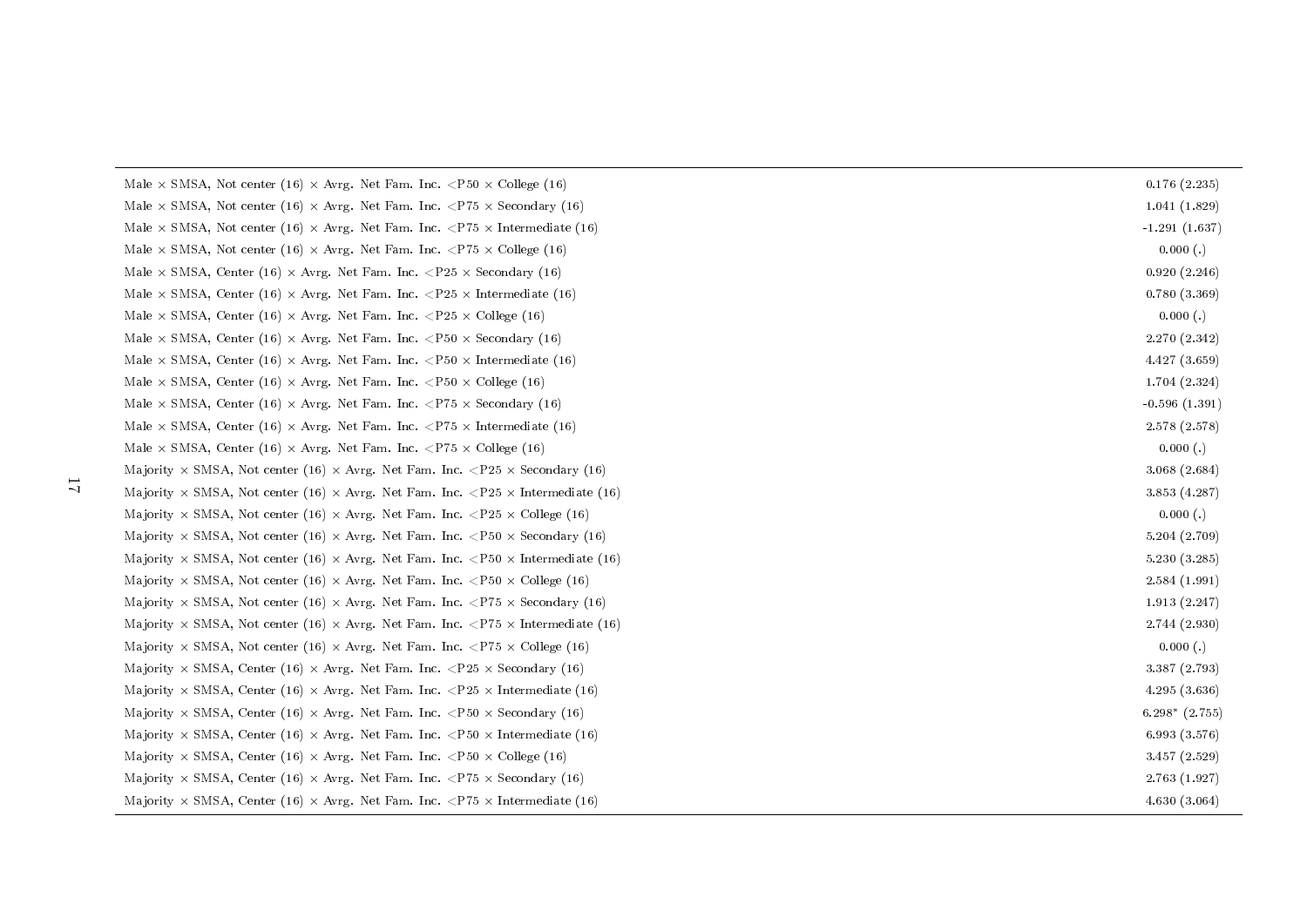| Majority $\times$ SMSA, Center (16) $\times$ Avrg. Net Fam. Inc. $\langle$ P75 $\times$ College (16)                                  |                      |                    |                    |                    | 0.000(.)              |
|---------------------------------------------------------------------------------------------------------------------------------------|----------------------|--------------------|--------------------|--------------------|-----------------------|
| Male $\times$ Majority $\times$ SMSA, Not center (16) $\times$ Avrg. Net Fam. Inc. $\langle P25 \times \text{Secondary (16)} \rangle$ |                      |                    |                    |                    | $-3.798(2.771)$       |
| Male $\times$ Majority $\times$ SMSA, Not center (16) $\times$ Avrg. Net Fam. Inc. $\langle$ P25 $\times$ Intermediate (16)           |                      |                    |                    |                    | 0.000(.)              |
| Male $\times$ Majority $\times$ SMSA, Not center (16) $\times$ Avrg. Net Fam. Inc. $\langle P25 \times \text{Collect}(16) \rangle$    |                      |                    |                    |                    | 0.000(.)              |
| Male $\times$ Majority $\times$ SMSA, Not center (16) $\times$ Avrg. Net Fam. Inc. <p50 <math="">\times Secondary (16)</p50>          |                      |                    |                    |                    | $-6.268*$ $(2.802)$   |
| Male $\times$ Majority $\times$ SMSA, Not center (16) $\times$ Avrg. Net Fam. Inc. $\lt P50 \times$ Intermediate (16)                 |                      |                    |                    |                    | $-1.808(3.411)$       |
| Male $\times$ Majority $\times$ SMSA, Not center (16) $\times$ Avrg. Net Fam. Inc. $\langle P50 \times \text{Collect (16)} \rangle$   |                      |                    |                    |                    | $-3.069(2.873)$       |
| Male $\times$ Majority $\times$ SMSA, Not center (16) $\times$ Avrg. Net Fam. Inc. <p75 <math="">\times Secondary (16)</p75>          |                      |                    |                    |                    | $-2.464(1.634)$       |
| Male $\times$ Majority $\times$ SMSA, Not center (16) $\times$ Avrg. Net Fam. Inc. $\langle$ P75 $\times$ Intermediate (16)           |                      |                    |                    |                    | 0.000(.)              |
| Male $\times$ Majority $\times$ SMSA, Not center (16) $\times$ Avrg. Net Fam. Inc. $\langle$ P75 $\times$ College (16)                |                      |                    |                    |                    | 0.000(.)              |
| Male $\times$ Majority $\times$ SMSA, Center (16) $\times$ Avrg. Net Fam. Inc. $\langle P25 \times$ Secondary (16)                    |                      |                    |                    |                    | $-3.297(2.835)$       |
| Male $\times$ Majority $\times$ SMSA, Center (16) $\times$ Avrg. Net Fam. Inc. $\langle P25 \times \text{Intermediate (16)} \rangle$  |                      |                    |                    |                    | 0.000(.)              |
| Male $\times$ Majority $\times$ SMSA, Center (16) $\times$ Avrg. Net Fam. Inc. <p50 <math="">\times Secondary (16)</p50>              |                      |                    |                    |                    | $-2.629(2.840)$       |
| Male $\times$ Majority $\times$ SMSA, Center (16) $\times$ Avrg. Net Fam. Inc. $\langle$ P50 $\times$ College (16)                    |                      |                    |                    |                    | $-2.033(3.439)$       |
| Male $\times$ Majority $\times$ SMSA, Center (16) $\times$ Avrg. Net Fam. Inc. $\langle$ P75 $\times$ Secondary (16)                  |                      |                    |                    |                    | 0.000(.)              |
| Male $\times$ Majority $\times$ SMSA, Center (16) $\times$ Avrg. Net Fam. Inc. $\langle$ P75 $\times$ Intermediate (16)               |                      |                    |                    |                    | 0.000(.)              |
| Male $\times$ Majority $\times$ SMSA, Center (16) $\times$ Avrg. Net Fam. Inc. $\langle$ P75 $\times$ College (16)                    |                      |                    |                    |                    | 0.000(.)              |
| Constant                                                                                                                              | $9.574***$ $(0.027)$ | $9.449***$ (0.035) | $9.244***$ (0.083) | $9.581***$ (0.599) | $15.057***$ $(3.276)$ |
| N                                                                                                                                     | 3149                 | 3149               | 3149               | 3149               | 3149                  |
| F-Stat.  p-Value                                                                                                                      |                      | 2.159 0.142        | 1.478 0.170        | 1.265 0.124        | 1.125   0.139         |

Standard errors in parentheses

\*  $p < 0.05$ , \*\*  $p < 0.01$ , \*\*\*  $p < 0.001$